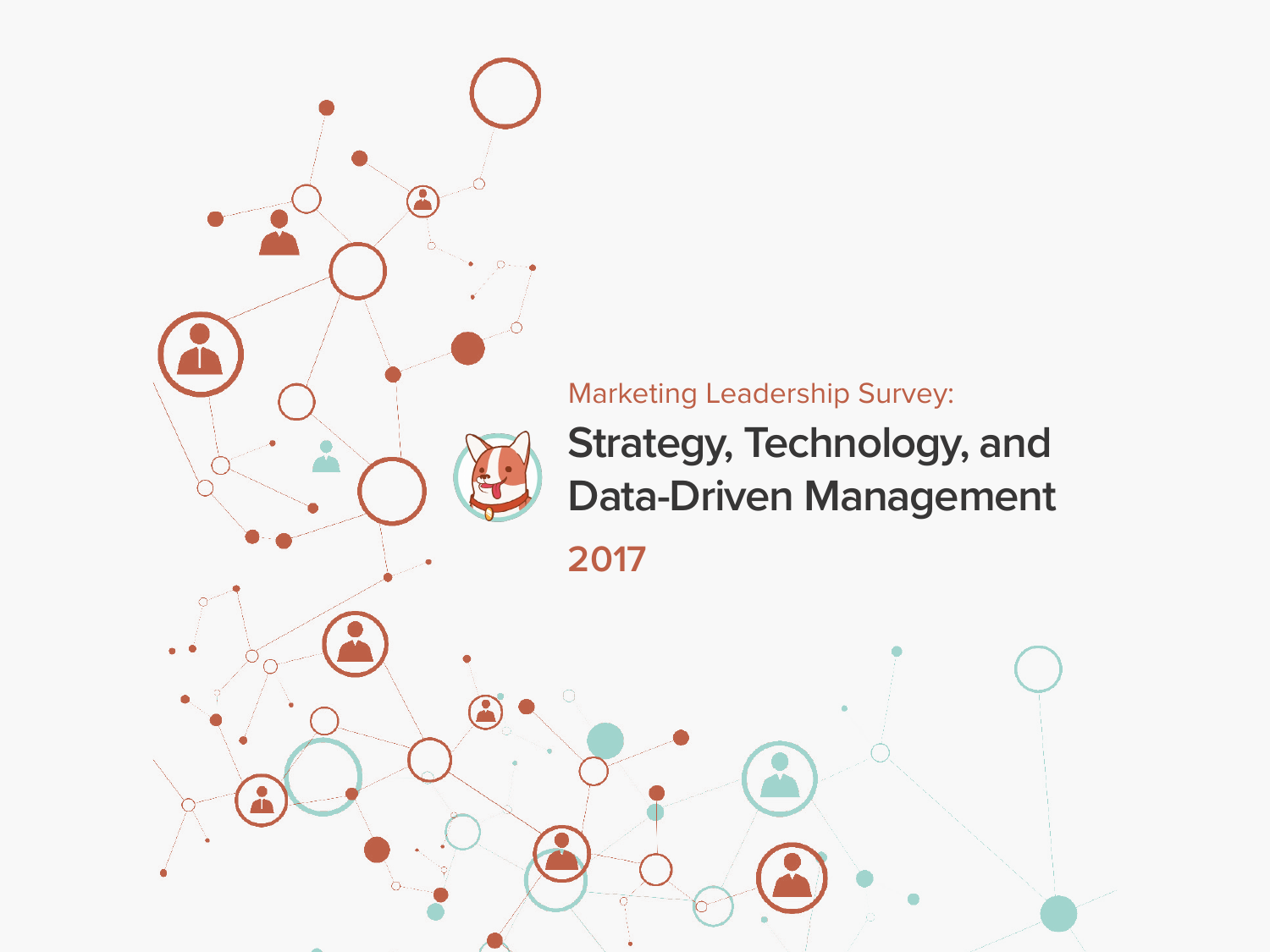### **Executive Summary**

As CMOs and other leaders continue their struggle to prove the value that marketing brings to the business, the conversation always comes back to the same theme: alignment.

Alignment is a major issue in the marketing world. People are talking about marketing and sales alignment, CMO-CIO alignment, marketing and content alignment, and alignment of marketing with the overall business. And for good reason.

Studies show that when marketing is aligned with other functional units, businesses see faster revenue growth and higher profitability. With all of this discussion and evidence, surely marketing leaders are aware of the importance of alignment as a business driver. That's why we were surprised at some of the results of this year's Marketing Leadership Survey. (Take a look at The Big Ideas below.)

For this TrackMaven survey, 217 marketers from 19 different industries shared their views on everything from the challenges they face in demonstrating marketing ROI to how they're compensating their staff. Read through The Big Ideas and Key Takeaways, and then dive into the details of the report for revelations and recommendations around issues that are most important to today's marketing leaders.

# **The Big Ideas**

#### **MARKETING LEADERS ARE NOT ALIGNING INCENTIVES WITH GOALS AROUND DRIVING SALES.**

While marketers say their top objective is to increase sales, most don't compensate their marketing teams based on revenue or closed business.

#### **MARKETING LEADERS ARE NOT ALIGNING METRICS WITH SALES GOALS.**

In another case of misalignment, although marketers strive for more sales, many are still using easyto-measure vanity metrics like consumption over leads and sales metrics.

#### **MARKETERS CONTINUE TO FACE CHALLENGES WHEN IT COMES TO PROVING MARKETING PERFORMANCE.**

Marketers say that analytics is strategically important, and are optimistic about the ability to prove ROI, but in reality, few marketers are happy with their ability to measure performance.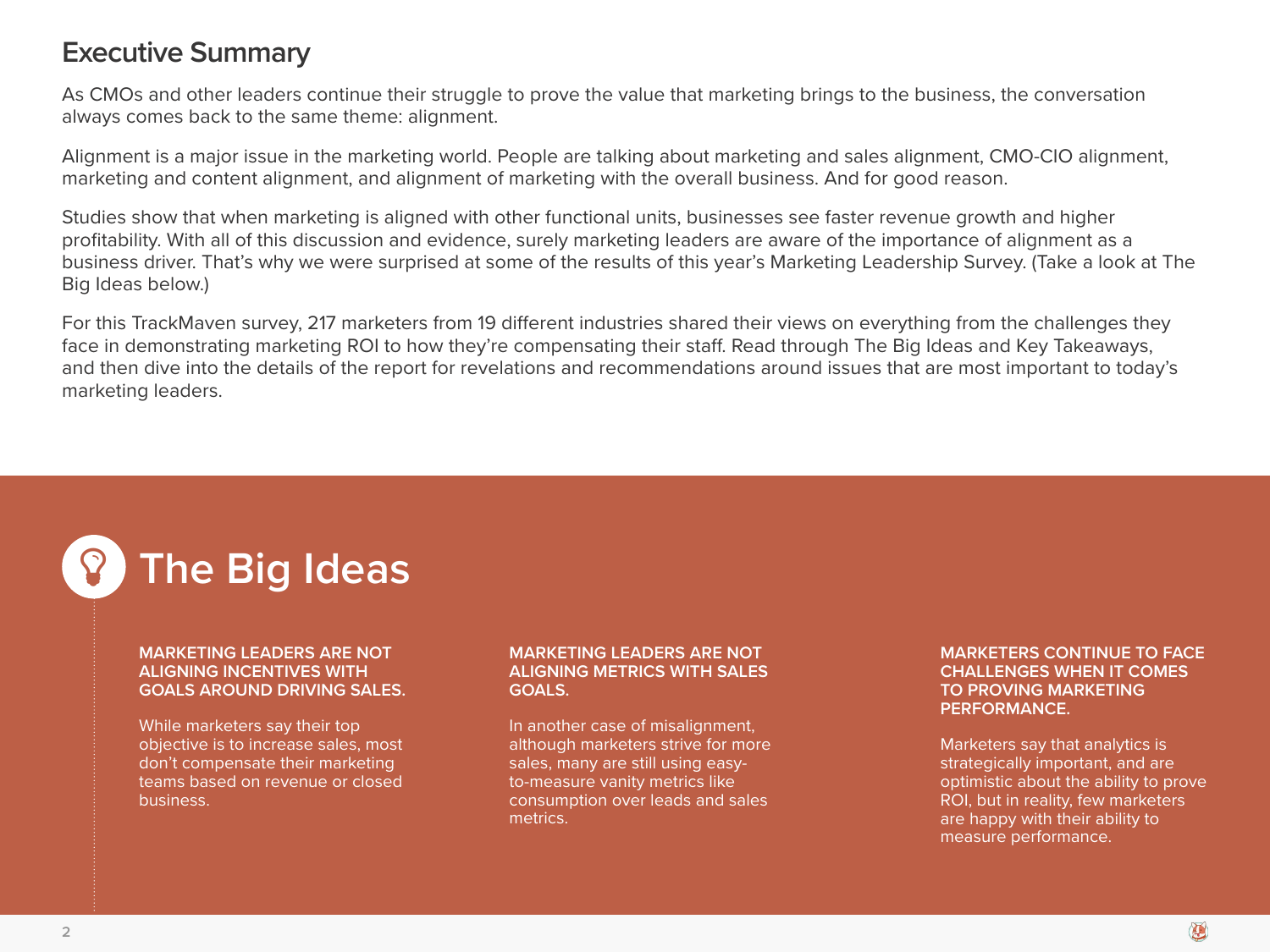### **TABLE OF CONTENTS**

| <b>KEYTAKEAWAYS</b> |     |
|---------------------|-----|
|                     | 5   |
|                     | 6   |
|                     | 7   |
|                     | 9   |
|                     | 10  |
|                     | 13  |
|                     | 14  |
|                     |     |
|                     | .16 |
|                     | .17 |
|                     | .19 |
|                     | .20 |
|                     | .22 |
|                     | 24  |
|                     |     |
|                     | 25  |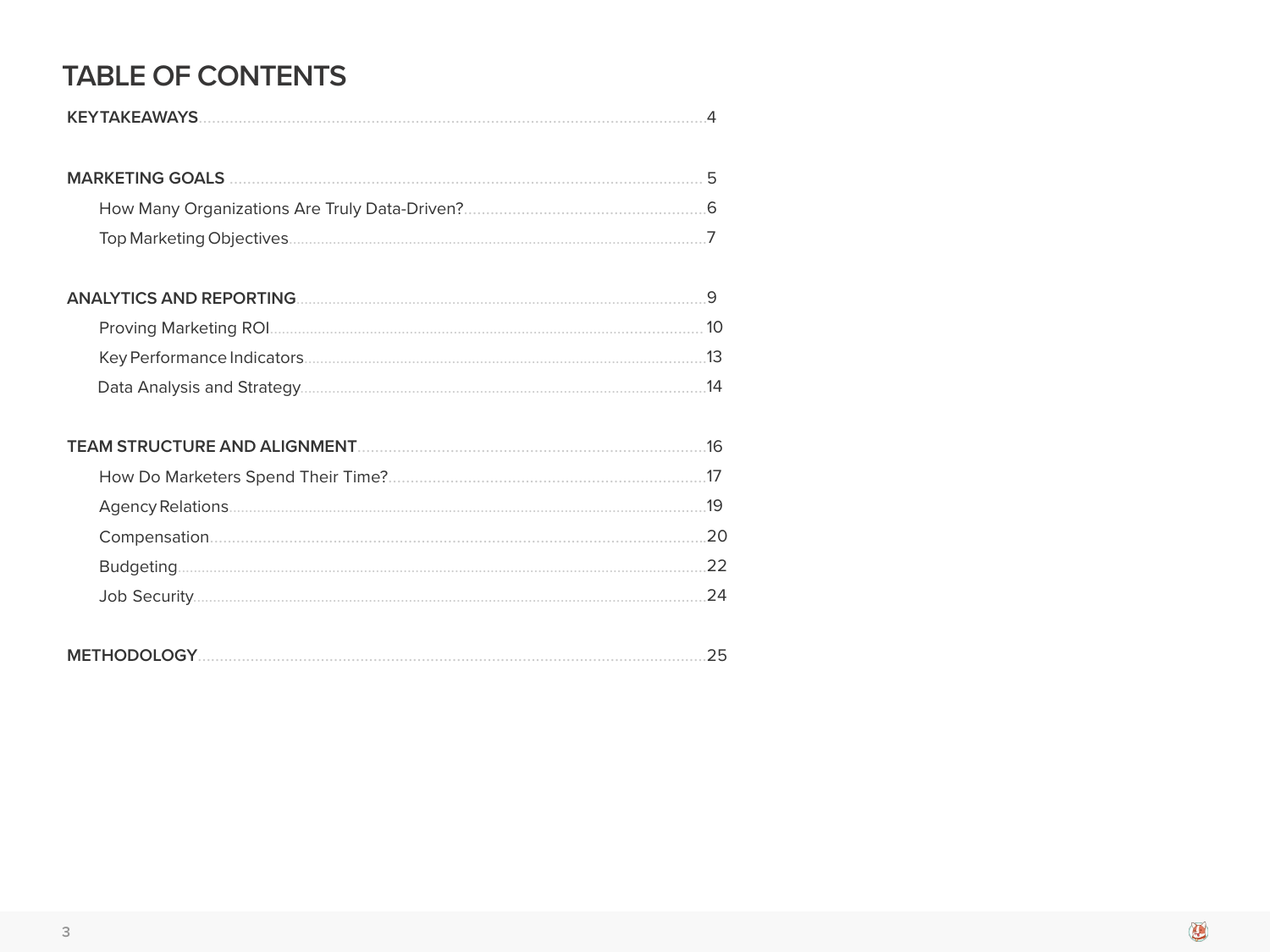### **Key Takeaways**

- Most marketers (47.42 percent) use data after-the-fact to find out what worked and what didn't, with a smaller percentage (27.84 percent) using testing and benchmarking to constantly adjust their strategy.
- While 60.94 percent of marketers state their top objective is to increase sales, only 22.93 percent of marketers are compensated based on revenue or closed business. Furthermore, only slightly more than half use leads and sales metrics to measure success.
- Despite the fact that 66.3 percent of marketers think it's easier or much easier to prove marketing impact, only 27.62 percent of marketers consider themselves very effective at demonstrating the value of marketing efforts internally. Most (69.06 percent) say they're only somewhat effective at demonstrating value.
- The majority of marketers (71.11 percent) say the biggest challenge in proving the ROI of their marketing efforts is attributing social and content to revenue.
- The top three metrics used to measure marketing value are: engagement metrics (90.64 percent), consumption metrics (81.87 percent), and audience growth metrics (77.78 percent).
- Marketers say the two most important components needed to measure performance are content performance measurement (65.16 percent) and social media analytics (59.74 percent).
- Marketers spend the bulk of their work week drafting and scheduling marketing content and campaigns, as well as collecting, organizing, and analyzing marketing data. They also use an average of seven different tools to measure marketing performance.
- Just over half of respondents (50.88 percent) say that the marketing team does their own analytics, while 40.94 percent have specially trained staff on board for this purpose.
- Despite the fact that industry analysts predict a rise in 2017 budgets, more marketers say their budgets stayed the same (48.75 percent), with a smaller percentage noting an increase (36.25 percent).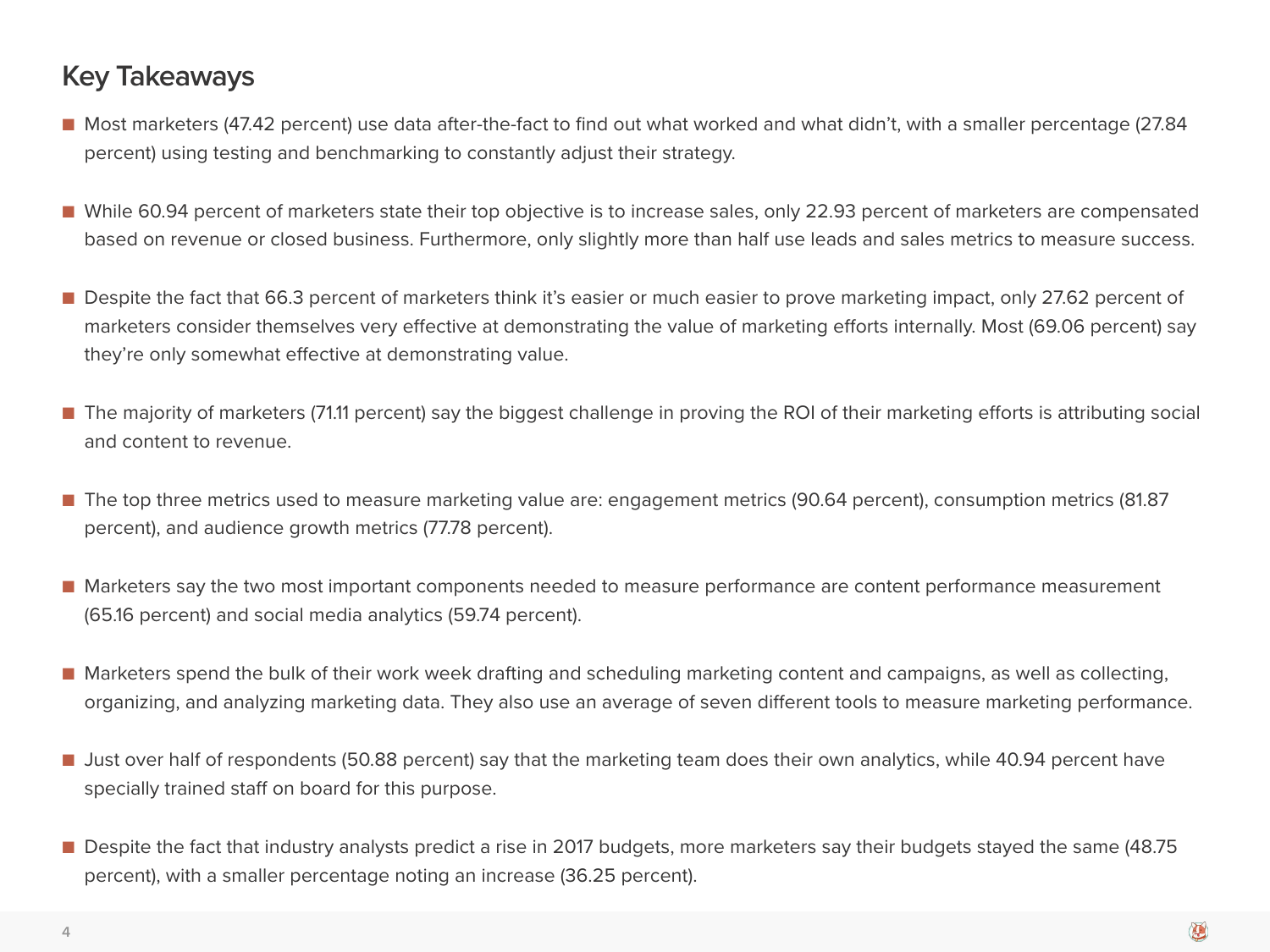# MARKETING GOALS

G

 $\bigcirc$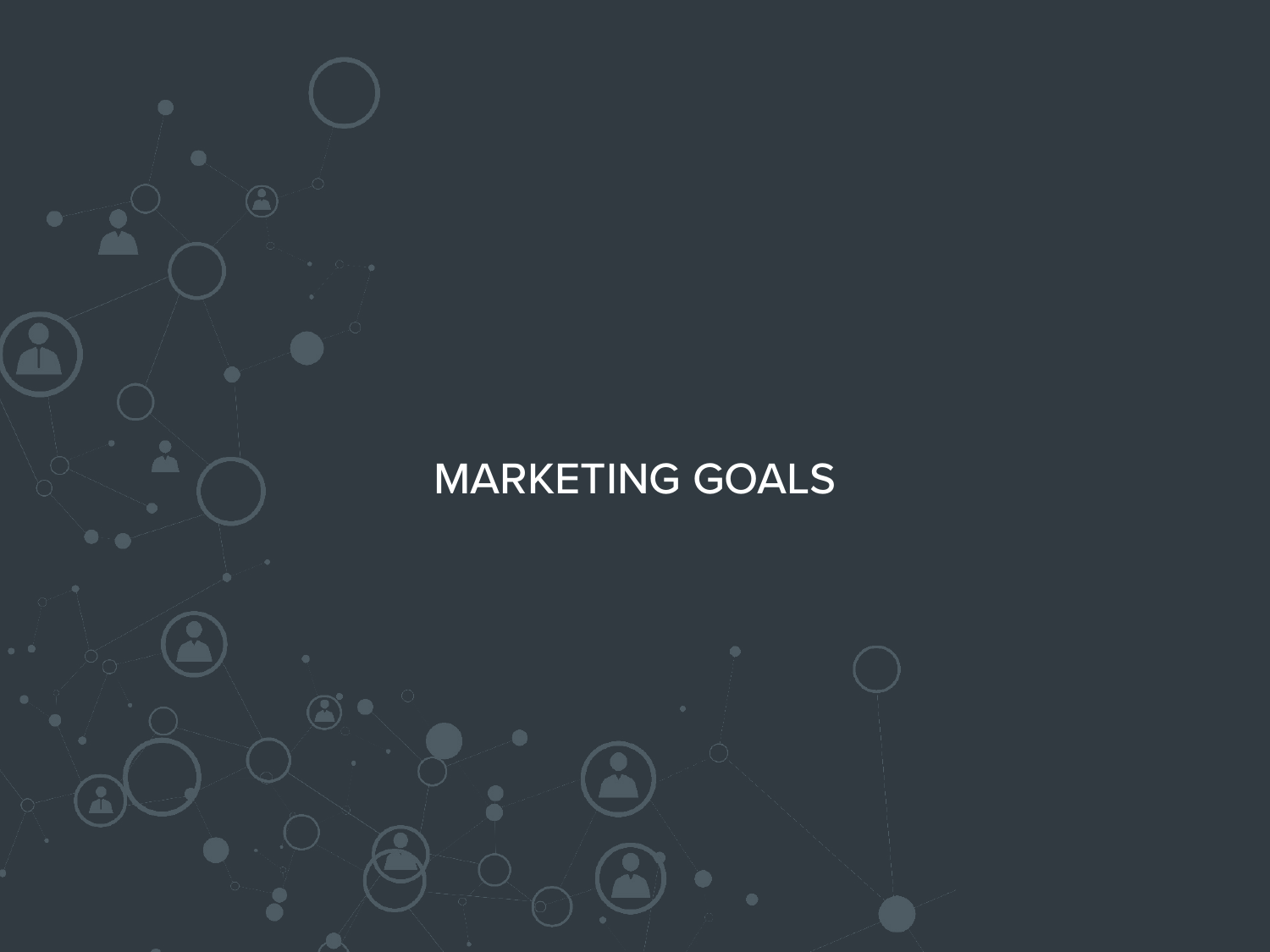## How Many Organizations Are **Exercise 19th Are and Are and Secrets** 27.42% say data-informed **Truly Data-Driven?**

With an increased emphasis on data and analytics, we would expect that more marketers would consider themselves datadriven, but survey results show this isn't the case. The largest percentage of marketers (47.42 percent) consider themselves datainformed, using data after-the-fact to find out what worked and what didn't.

Just over a quarter (27.84 percent) say they are truly data-driven, using insights regularly to change strategy and continuously monitoring, testing, and benchmarking results. A smaller percentage (17.53) consider themselves data-aware, actively marketing on digital channels with a focus on increasing social media followers, engagement, and website traffic. Another 6.2 percent are gutdriven, meaning they are marketing on digital channels without quantified goals.



What best describes your organization's marketing

### **Organization's Level of Marketing Sophistication**

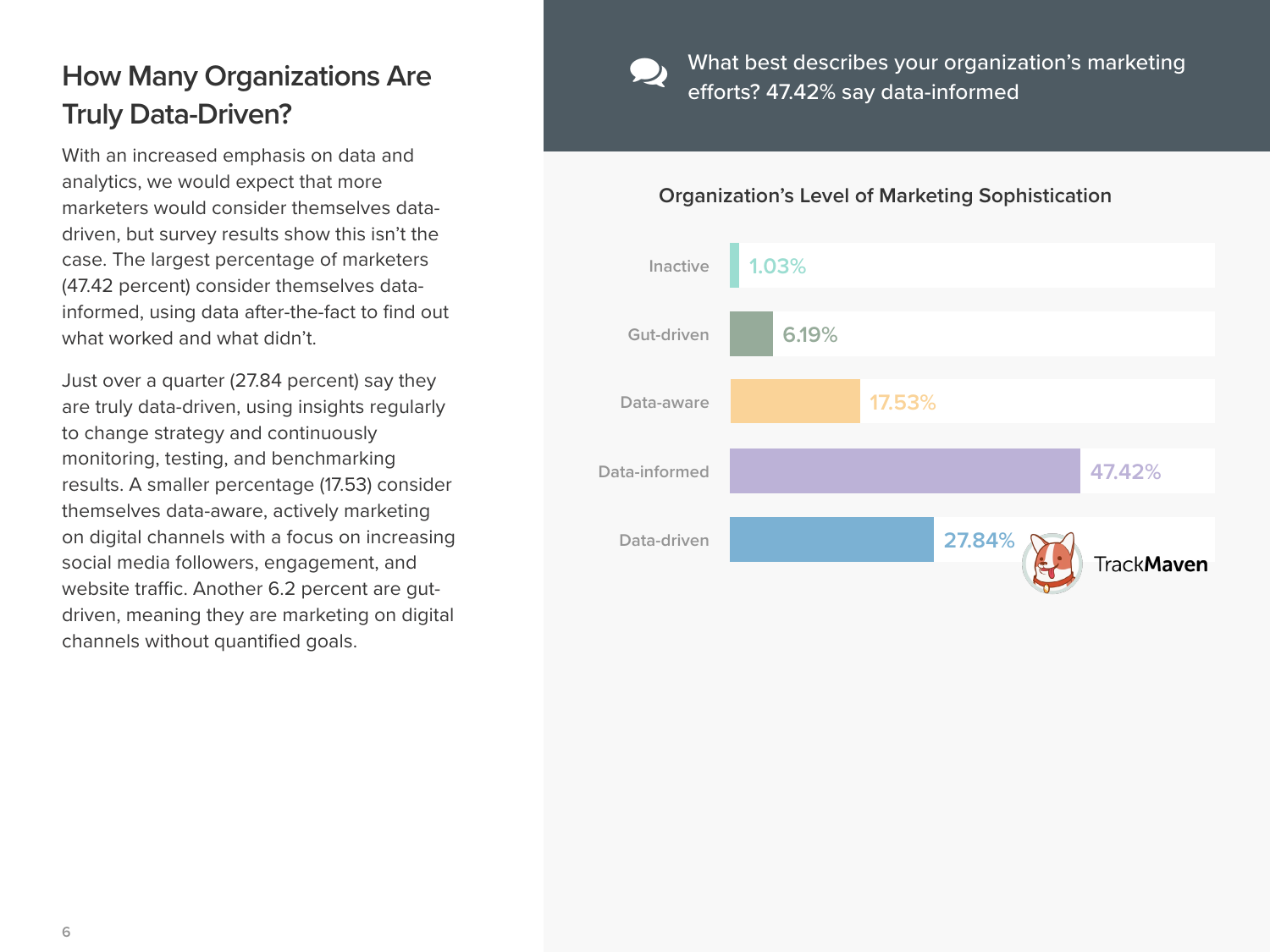## **What Do Marketers Want to Accomplish?**

We asked marketers to name their top marketing and social media marketing objectives. As you can see in the results below, sales, customer engagement, and brand awareness seem to be top-of-mind for marketers.

### **Top Marketing Objectives**

**60.94%** Increase sales

**51.81%** Increase customer engagement

**51.56%** Increase brand awareness

Lead generation (50 percent) and customer retention (48.44 percent) were also high on the priority list.



What are your top marketing objectives? 60.94% say increasing sales

#### **Top Marketing Objectives by Level of Importance**

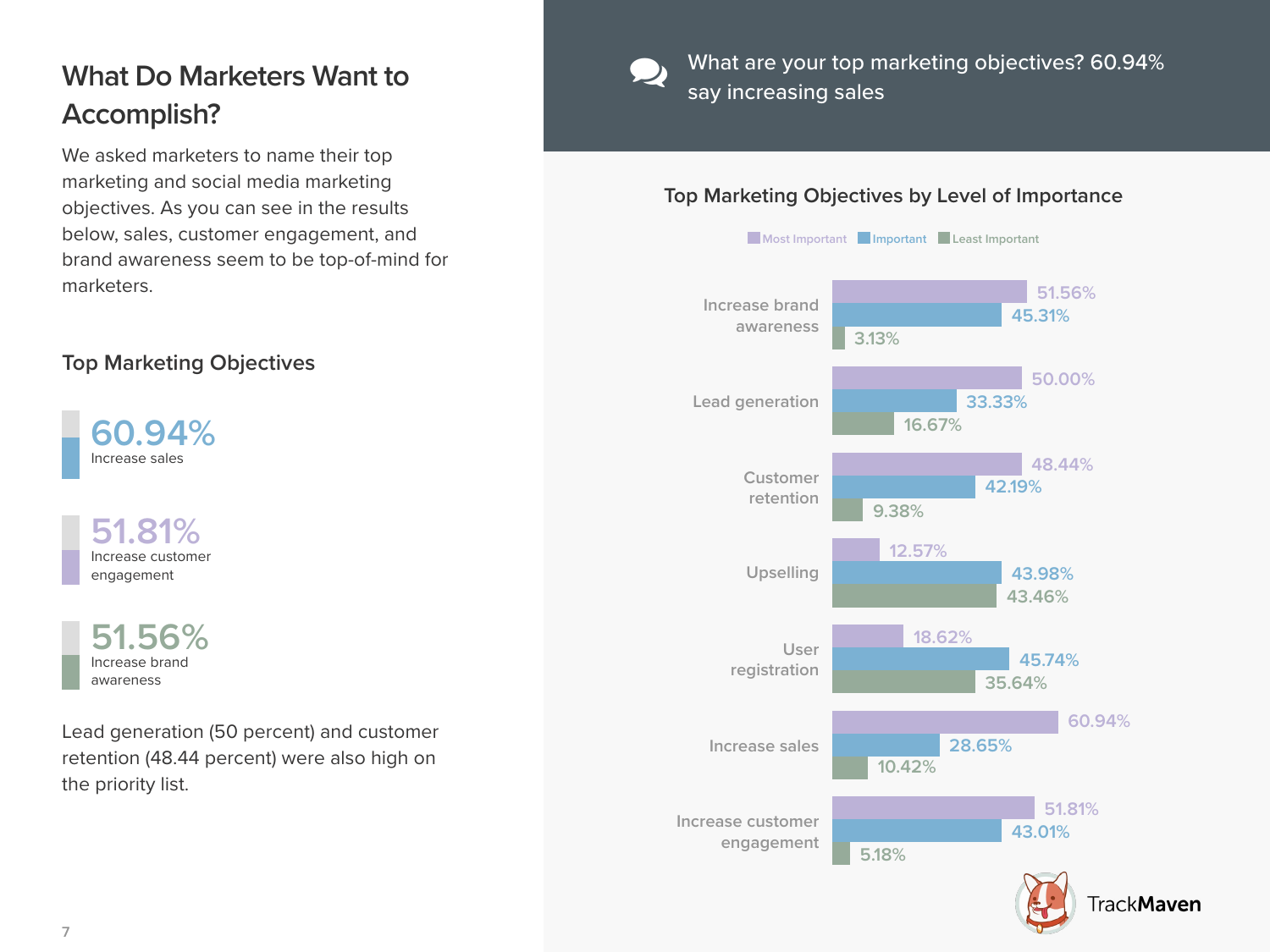### **Top Social Media Marketing Objectives**

**79.79%** Increase brand awareness

**75.66%** Increase customer engagement

**30.32%** Lead generation

As with overall marketing objectives, marketers seek to use social media for increasing sales (28.88 percent) and customer retention (27.13 percent).



What are your top marketing objectives for social media? 79.79% say increasing brand awareness

#### **Top Social Media Marketing Objectives by Level of Importance**

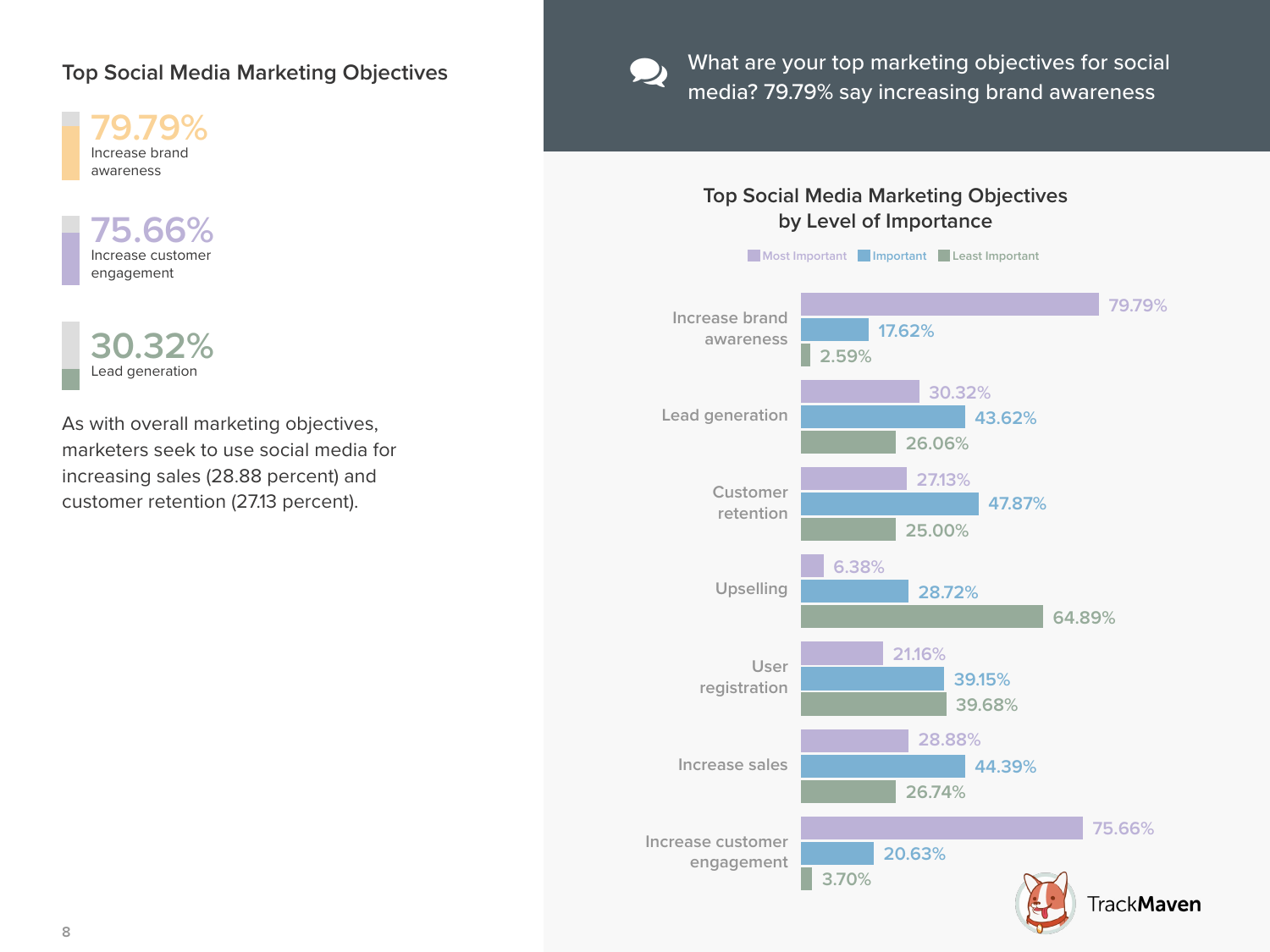# ANALYTICS AND REPORTING

 $\mathbf{C}$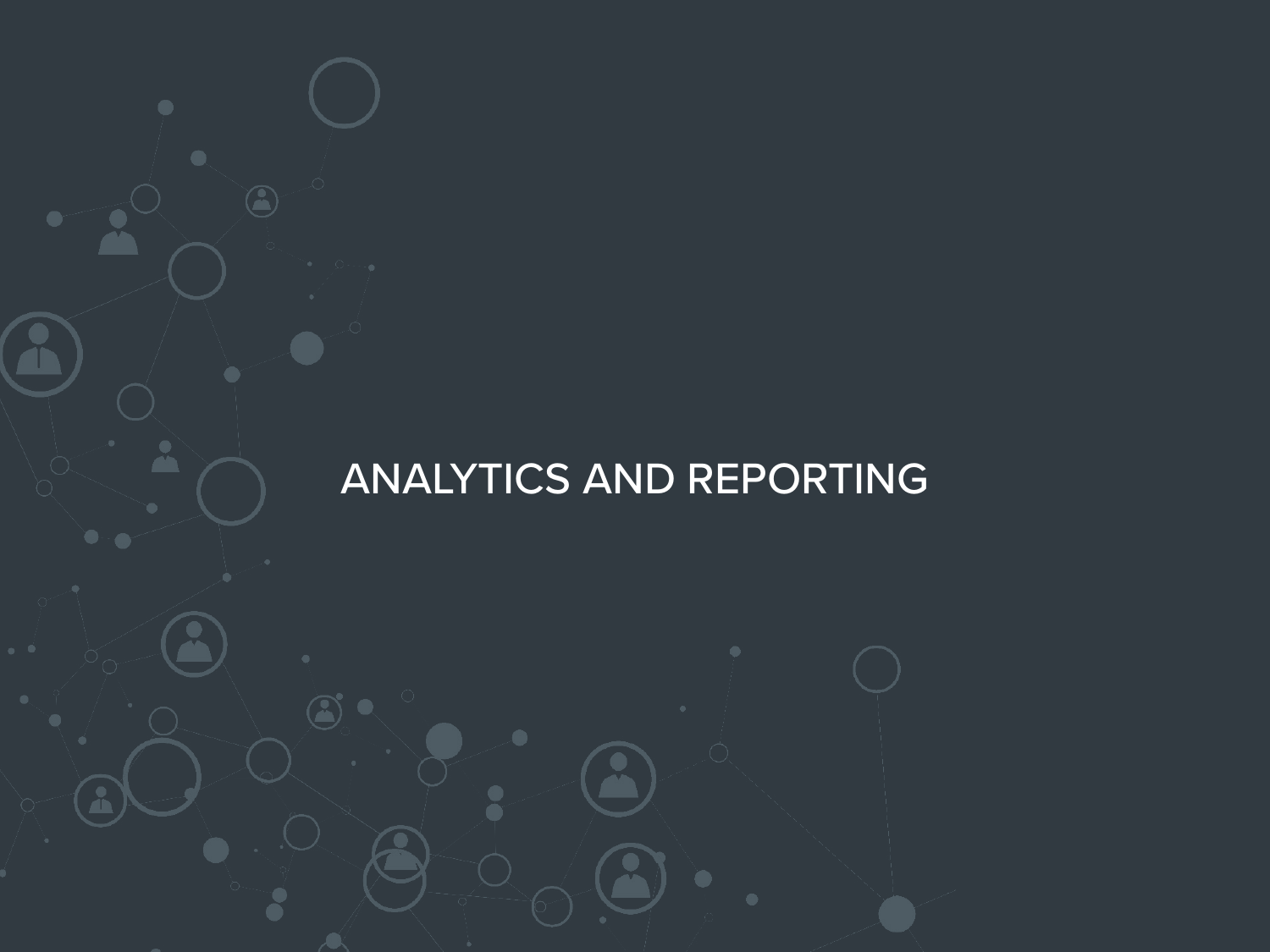### **Proving Marketing ROI**

Despite the fact that 66.3% percent of marketers think it's easier or much easier to prove marketing impact, only 27.62 percent of marketers consider themselves very effective at demonstrating the value of marketing efforts internally. Most (69.06 percent) say they're only somewhat effective at demonstrating value.

to prove impact, but only 27.62% say they are very 66.3% of marketers say it's easier or much easier effective at demonstrating value internally

#### **Difficulty in Proving Marketing Impact**



#### **Ability to Demonstrate Marketing Value Internally**

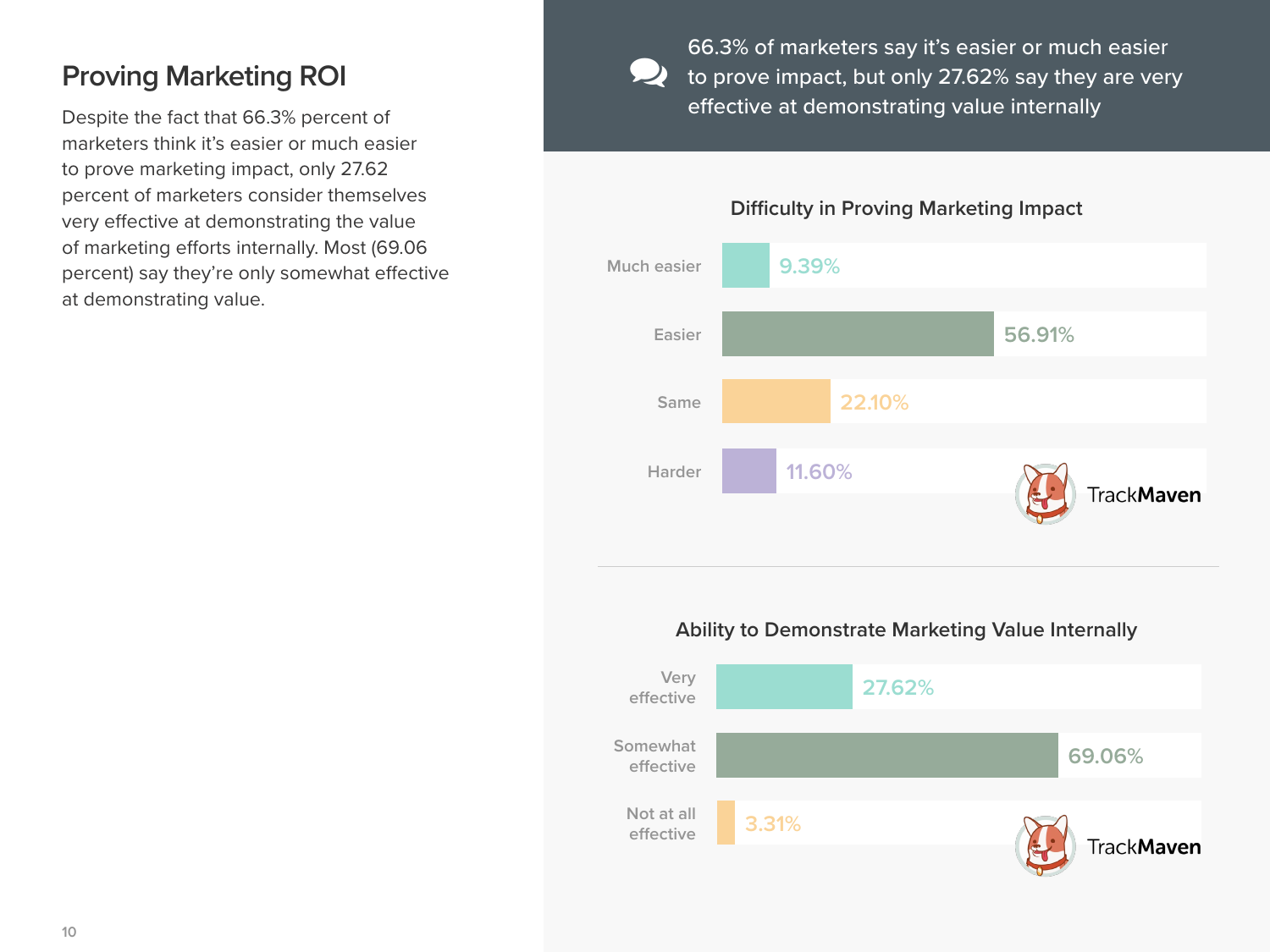To dig a little deeper, we asked marketers to tell us what their biggest challenges are for proving marketing ROI. The highest hurdles, they say, pertain to attribution and KPIs:





What is the biggest challenge in proving the ROI of your marketing efforts? 71.11% say attributing social and content to revenue

percent).

revenue

**71.11%**

**11**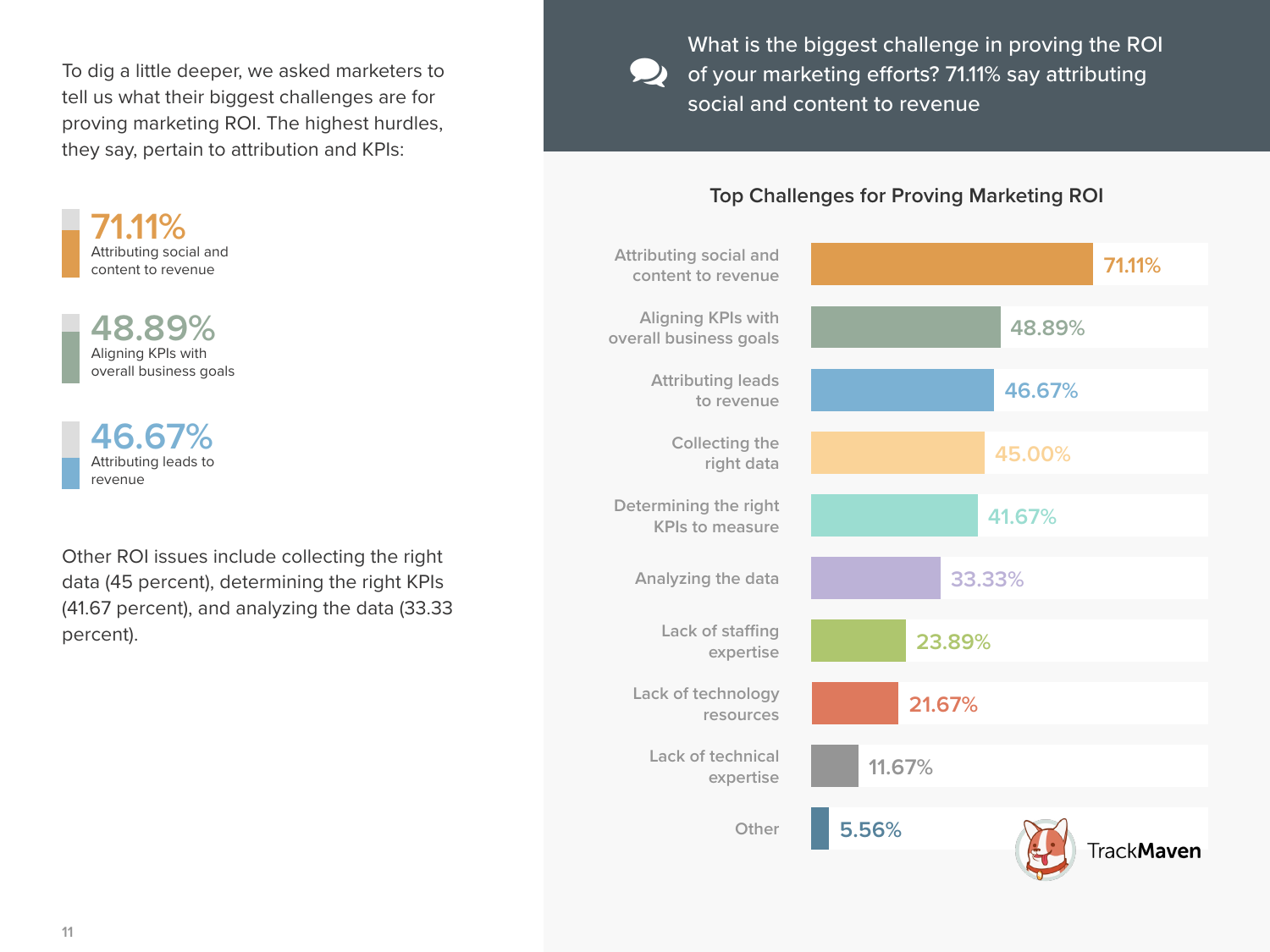On the reporting side, most marketers (46.41 percent) report results to superiors on a monthly basis, and 27.62 percent on a weekly basis. A tiny percentage (2.76 percent) give daily reports to management.

### **Recommendations:**

- Tie every activity back to revenue. Look for a tool that helps you determine the value of each social media post and each piece of content you create, as well as the leads associated with them.
- Let management know about successes more often. You can accomplish this with a dashboard that everyone can access at any time.
- Review KPIs and metrics used by other marketers to help you get a handle on those that make the most sense for your company.



How often do you report on marketing results to superiors? 46.41% say on a monthly basis

#### **Marketing Reporting Frequency**

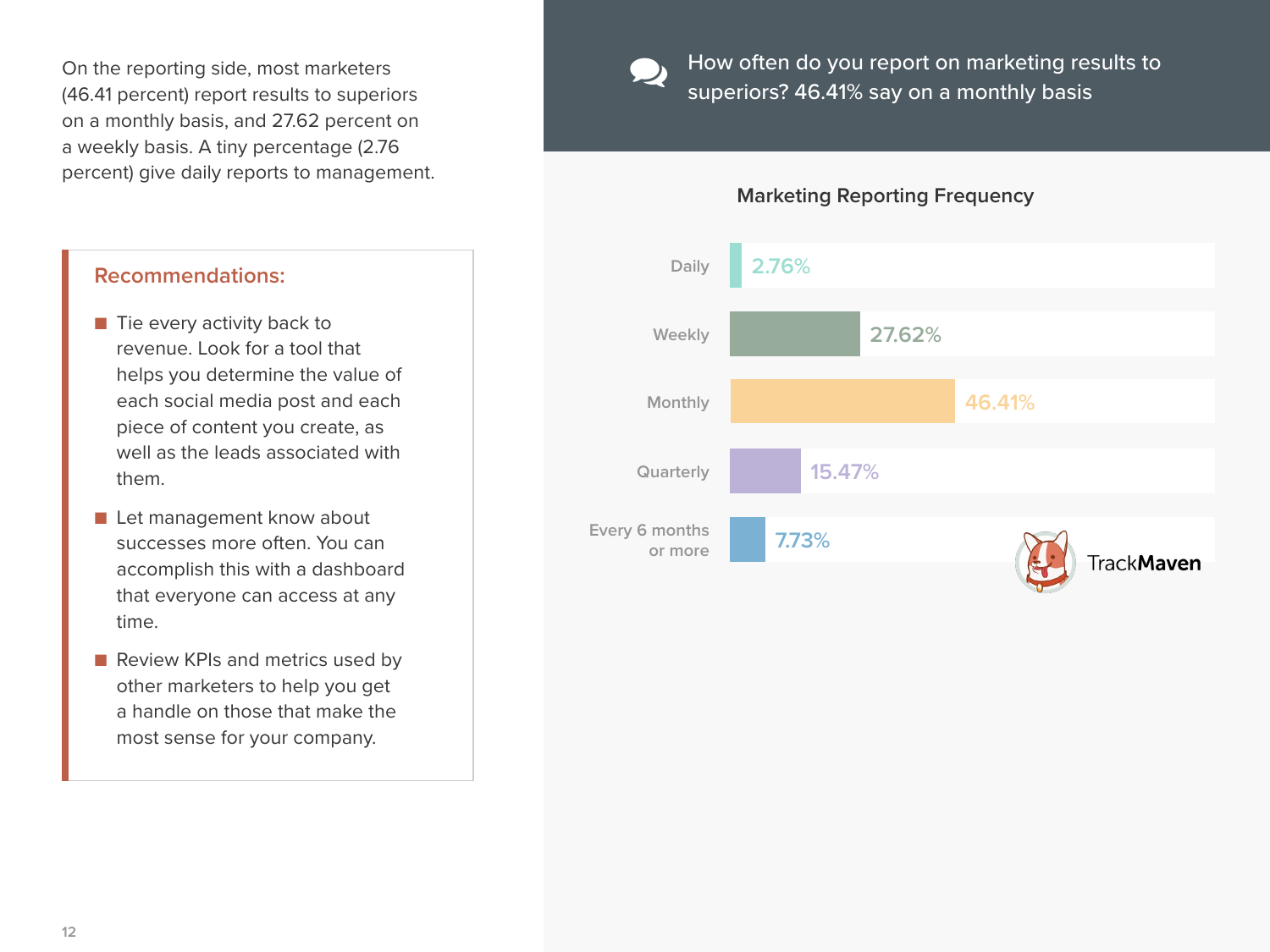For those of you who are wondering which metrics you should use to demonstrate marketing value, this section is for you. We asked marketers to tell us about the top metrics they use to show impact.

Overwhelmingly, marketers (90.64 percent) named engagement metrics like social media interactions, time on site, and bounce rate, as their number one way to measure success, followed by consumption metrics (81.87 percent) like page views, downloads, and clicks.

Audience growth metrics (77.78 percent), including social media followers, newsletter subscribers, and website visitors followed close behind, with leads and sales metrics (51.46 percent) such as leads, sales, retention, and customer lifetime value bringing up the rear.

While this is valuable information, we found something even more significant when we compared these metrics to the marketing objectives of our participants. While 60.94 percent of marketers say their top marketing objective is to increase sales, only slightly more than half use leads and sales metrics to measure success. This misalignment is likely costing companies valuable revenue opportunities.



 Which metrics do you use to evaluate the impact Key Performance Indicators **Separate Separate Separate Separate Indicators** of your marketing? 90.64% say engagement

#### **KPIs Used by Marketers to Evaluate Impact**



#### **Recommendations:**

- Align metrics with your marketing and business objectives to ensure that you're allocating resources and measuring success in the areas that matter most.
- CEOs and CFOs want to know how marketing is moving the business forward, and how it contributes to revenue. Shift your focus away from easy-to-measure vanity metrics like consumption, to those focused on revenue so you can be ready with the numbers those executives really want to see.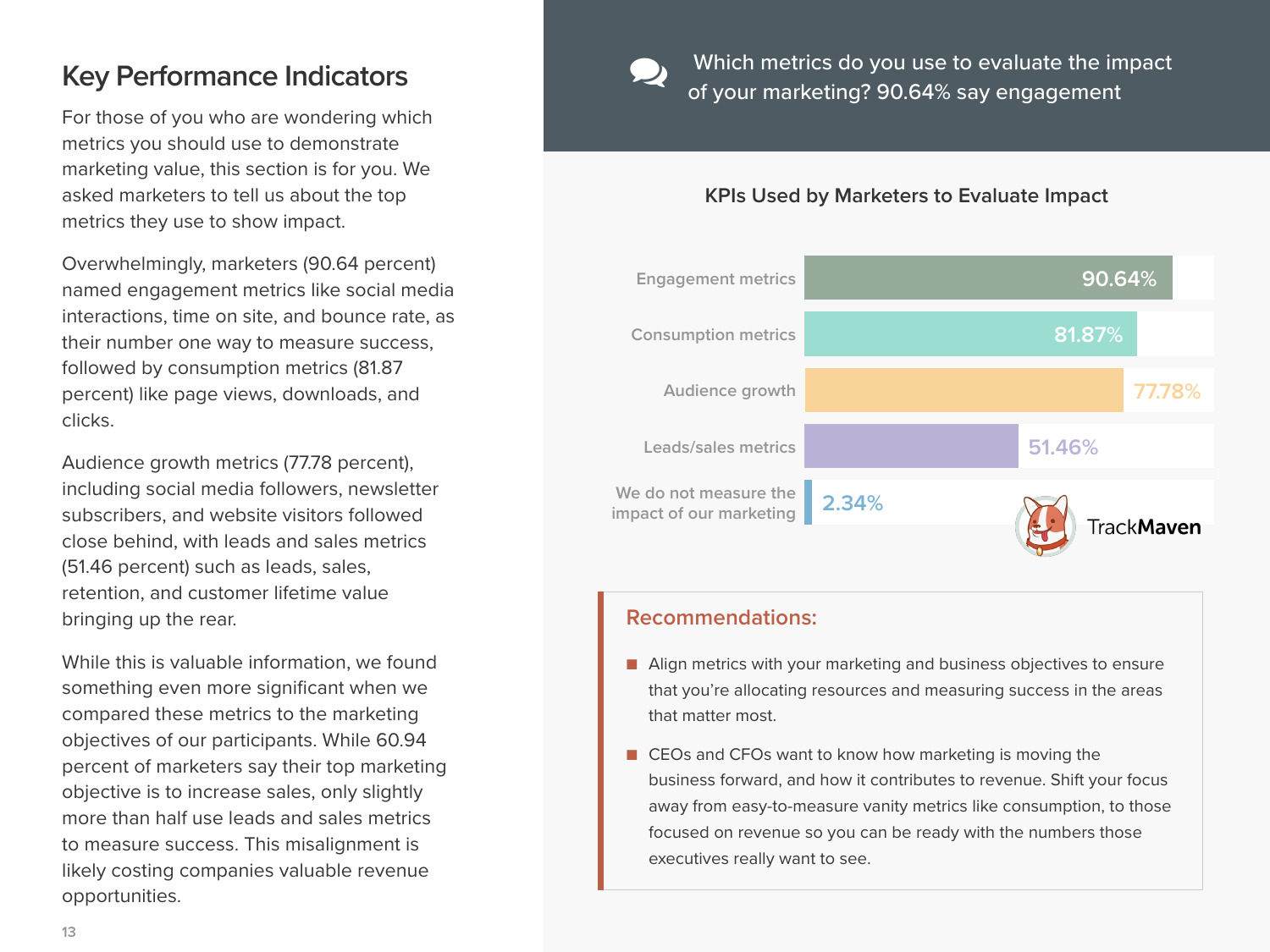### **Data Analysis and Strategy**

Not surprisingly, analytics plays a major role in strategy, as 86.63 percent of respondents note analytics is important or very important to their overall digital marketing strategy.

When it comes to who is doing the analysis, the responses get interesting. Just over half of respondents (50.88 percent) say that the marketing team does their own analytics, without the help of any special staff. This suggests that today's self-service analytics tools have made it much easier for those without specialized knowledge or skills to gather insights about marketing performance.

However, there are still plenty of companies (40.94 percent) that have specially trained staff on board to analyze and communicate data trends. A small percentage (7.02 percent) use external consultants for this purpose, while a tiny percentage (1.17 percent) say they don't collect and use data to inform their digital strategy.

 $\overline{\mathbf{Q}}$ 

**We have specialized staff on board who can analyze and** 

**We use external consultants** 

**We don't collect and use data to inform our** 

**digital strategy**

**to assist with data analysis 7.02%**

How important are analytics to your overall digital marketing strategy? 86.63 say important or very important

#### **Importance of Analytics to Digital Marketing**



**communicate data trends 40.94%**

**1.17%**

Track**Maven** 

**14**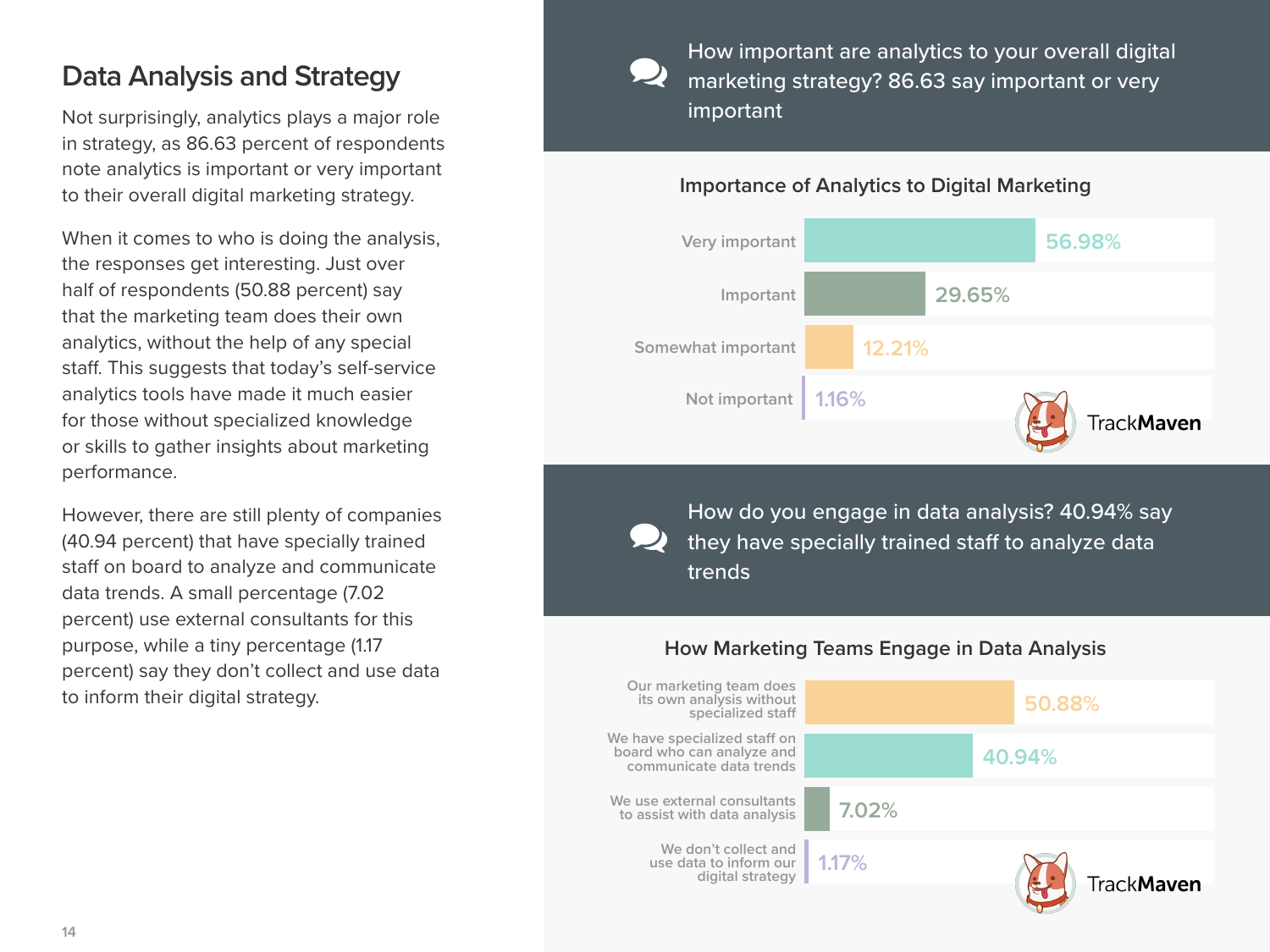As for tools, marketers note that the two most important components needed to measure performance are those that include content performance measurement (65.16 percent), and social media analytics (59.74 percent). Other important components named are:

**54.84%** Channel performance

**45.16%** Cross-channel attribution



**45.45%**

**43.79% Competitive** insights

#### **Recommendations:**

- Because analytics plays such an important role in digital marketing strategy, finding the right tool to help manage those analytics is a must. Your tool of choice should at least incorporate all of the components named above so you and your team can easily access real-time insights in one place — and act on them accordingly.
- Look for tools that simplify reporting to make it easier for your marketing team to gain insights themselves and share those insights across the organization.

Which digital components and features are most important to help you measure marketing performance? 65.16% say content performance measurement

 $\overline{\mathbf{Q}}$ 

#### **Marketing Tool Components by Level of Importance for Performance Measurement**

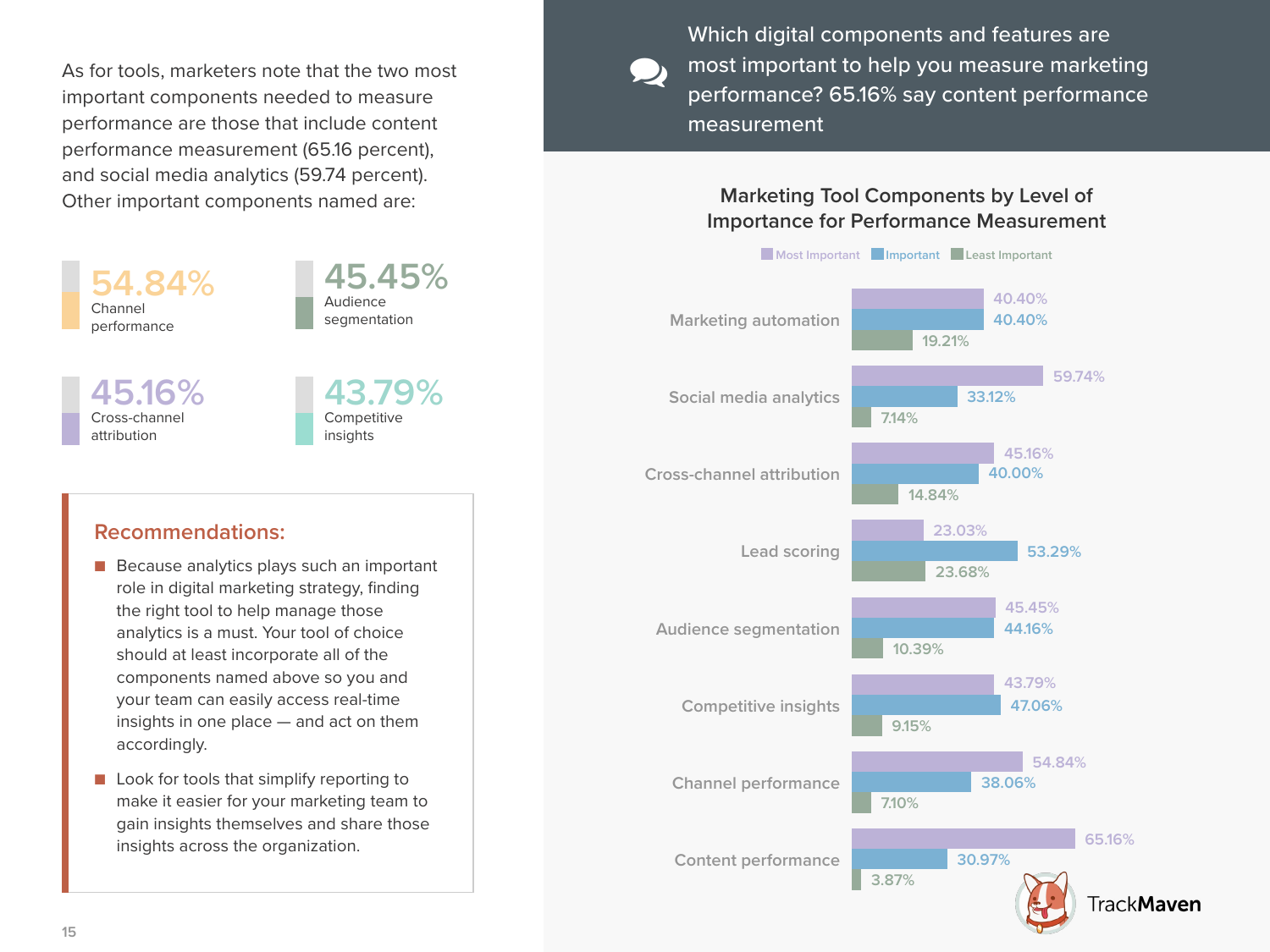# TEAM STRUCTURE AND ALIGNMENT

 $\bullet$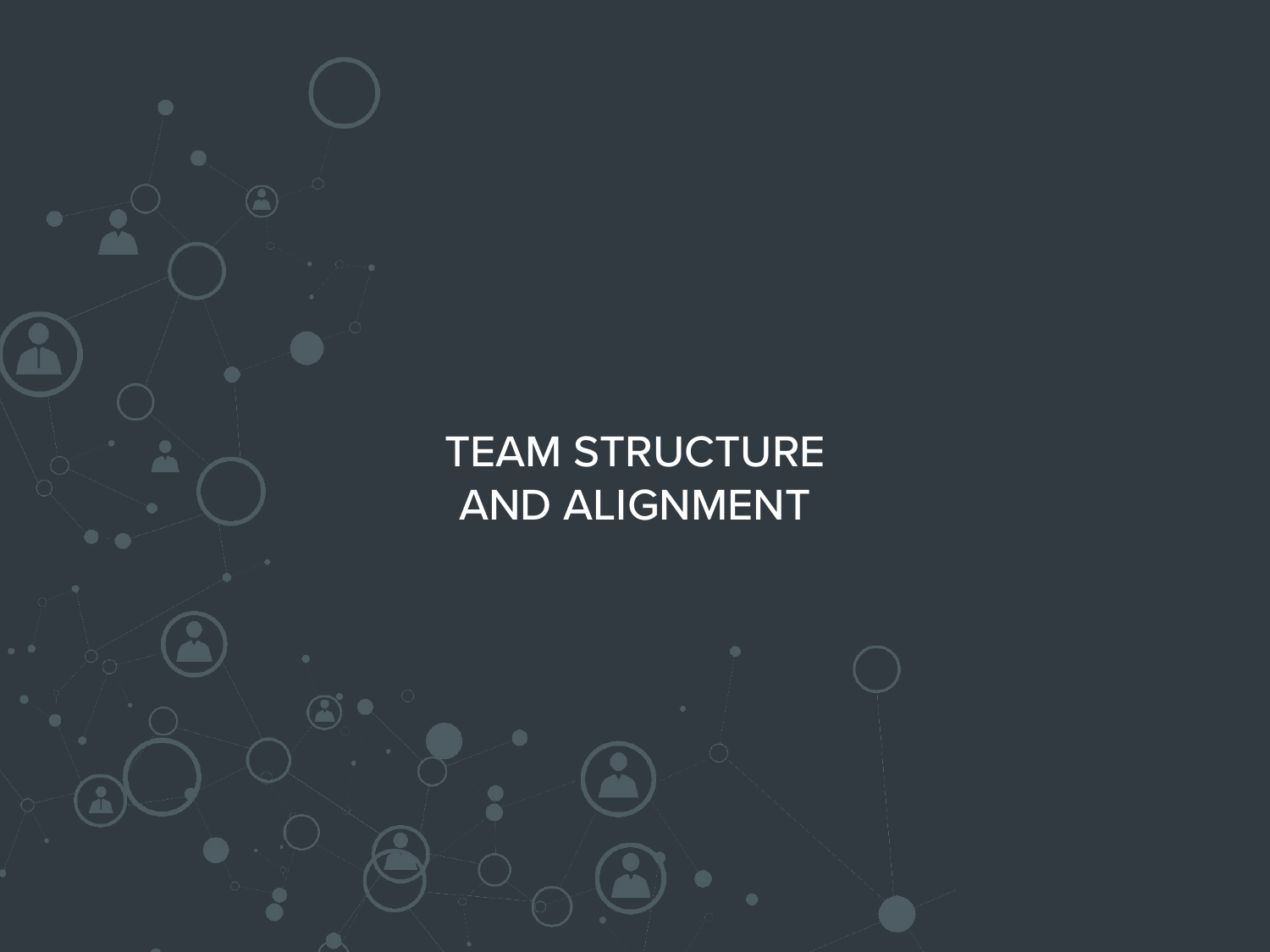## **How Do Marketers Spend Their Time?**

Marketers spend the bulk of their work week drafting and scheduling marketing content and campaigns, as well as collecting, organizing, and analyzing marketing data. Following these activities, the rest of the time is spent on:

- Planning content and campaigns for the week
- Developing content
- Monitoring and responding to social media



What percentage of the work week do you spend on marketing activities? Marketers spend 24% of their time analyzing marketing data, and another 24% developing content

### **Division of Time Spent on Marketing Activities**

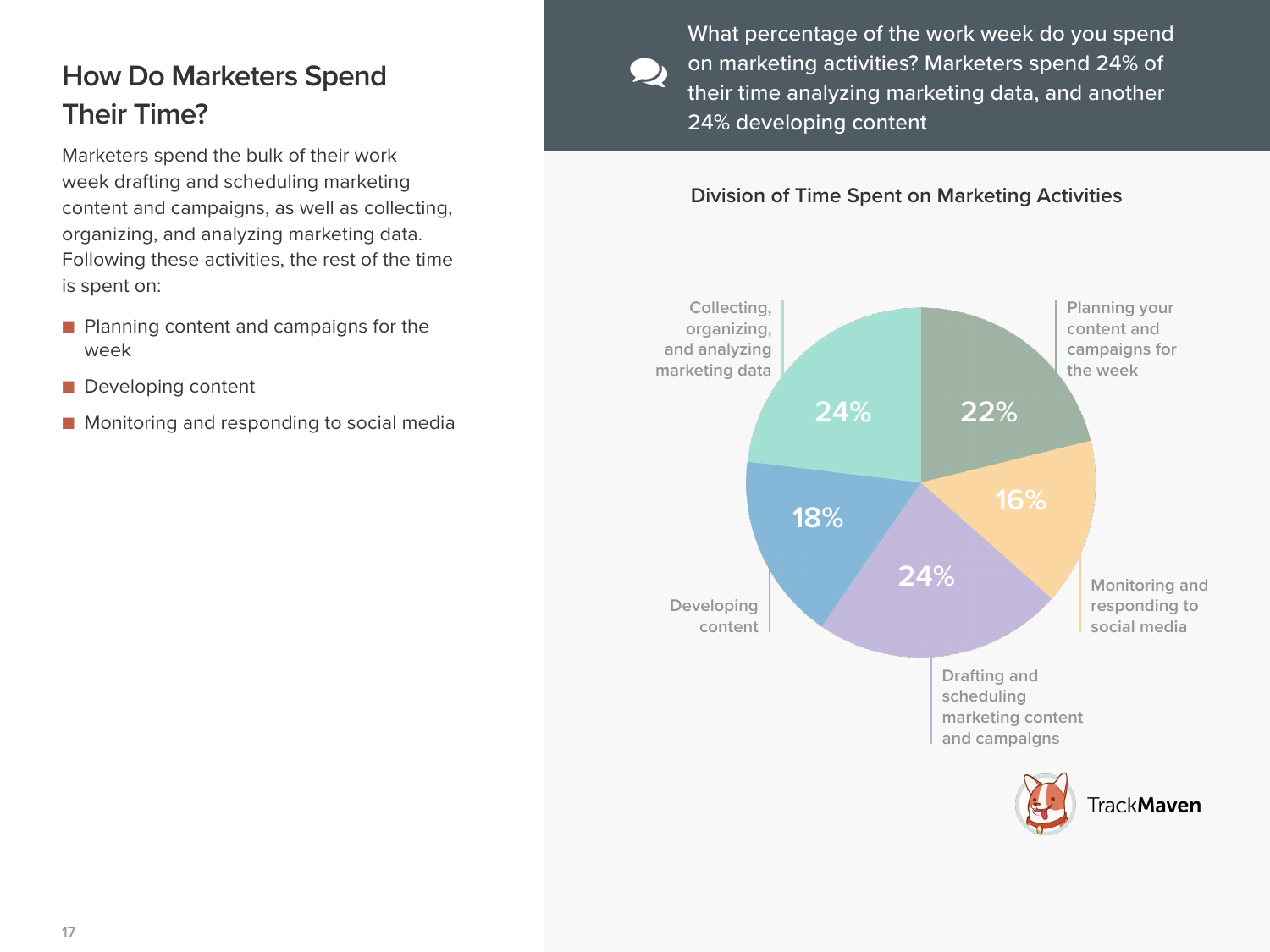On average, marketers use seven different tools to measure marketing performance. This could explain why so much time is spent on managing marketing data. One participant's write-in answer demonstrated frustration over lack of time to make sense of all the data.

### **"**

*I almost have too many tools. All these analytics and metrics dashboards that can prove ROI require time, and my marketing duties are multifold. I'm not analytics exclusively, so the more complex the tools get, the more analytics they produce — which is great — but the more time they take to install, setup, run, and analyze."*



How many different tools do you use to measure your marketing performance?



#### **Recommendations:**

- Consolidate tools and channels so your team can work more efficiently and free up more time for strategic activities.
- Determine how much value each activity provides so you can ensure you're directing resources to areas where you're more likely to see a positive return.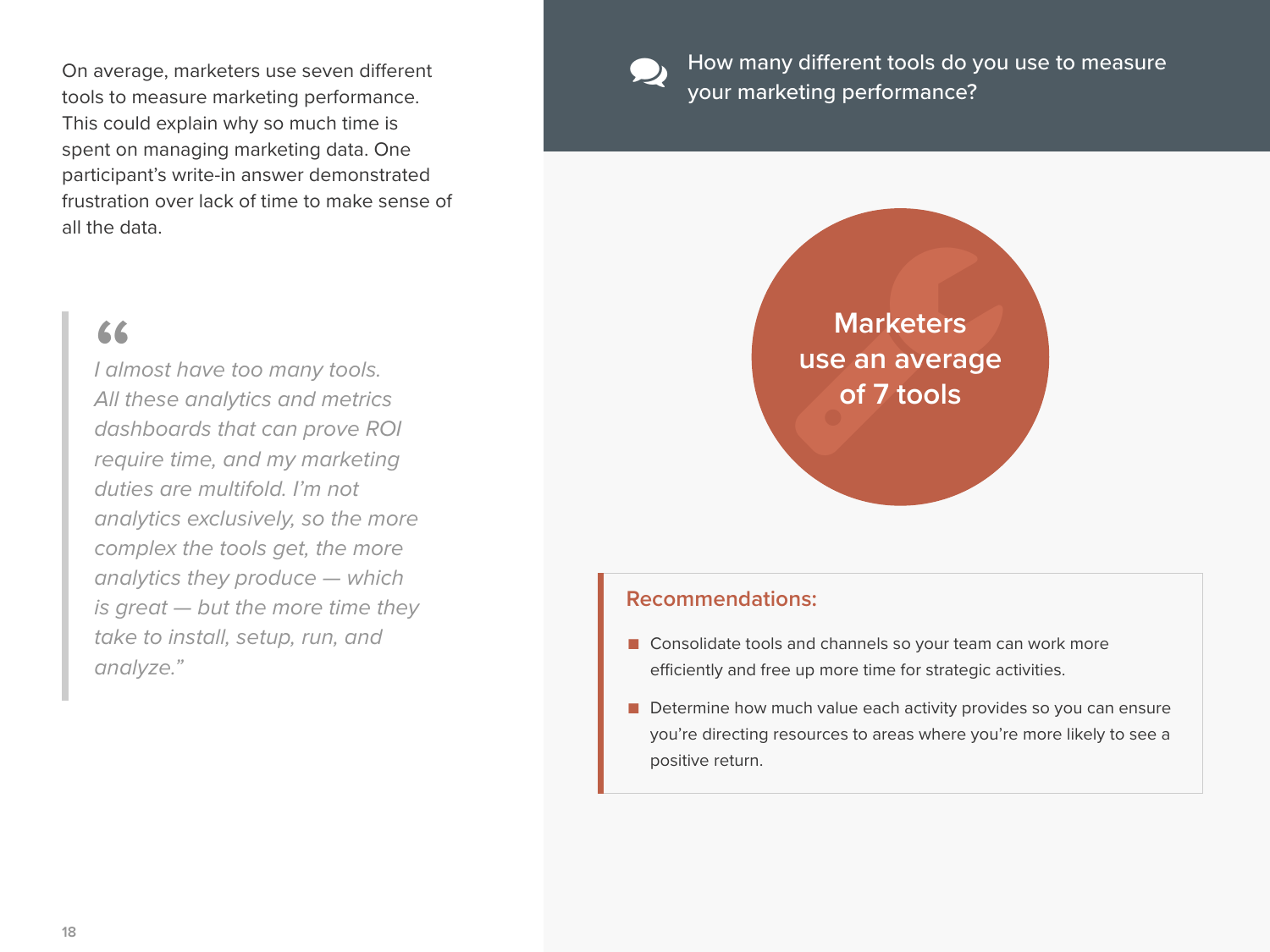## Agency Relations **Solutions** and the state of the state of the state of the state of the state of the state of the state of the state of the state of the state of the state of the state of the state of the state of the sta

Outsourcing is still alive and well in the marketing world, especially when it comes to public relations (PR) and video production. A majority of marketers (50.68 percent) say they use agencies for PR, while 48.63 percent work with agencies to produce video.

Marketers also say agencies help them with:

**28.77%** Social media

**24.66%** Marketing analytics and reporting

**17.12%** Email marketing

A handful wrote in that they use agencies for search engine optimization (SEO), as well as digital advertising, including search engine marketing (SEM), social media, and display and retargeting advertising. Some marketers are also working with agencies on offline campaigns, including direct mail.



What does your organization use agencies for?

#### **Marketing Activities Outsourced to Agencies**



#### **Recommendations:**

- No matter what kind of work your agency is doing, it's important to keep the lines of communication open. Be sure your agencies are up to date on the latest tools that allow you to easily collaborate, and share content for approval or scheduling.
- Ask your agency to provide you with regular reports around how your content is performing. Shared dashboards updated in real time are ideal for spotting trends or issues that need immediate attention.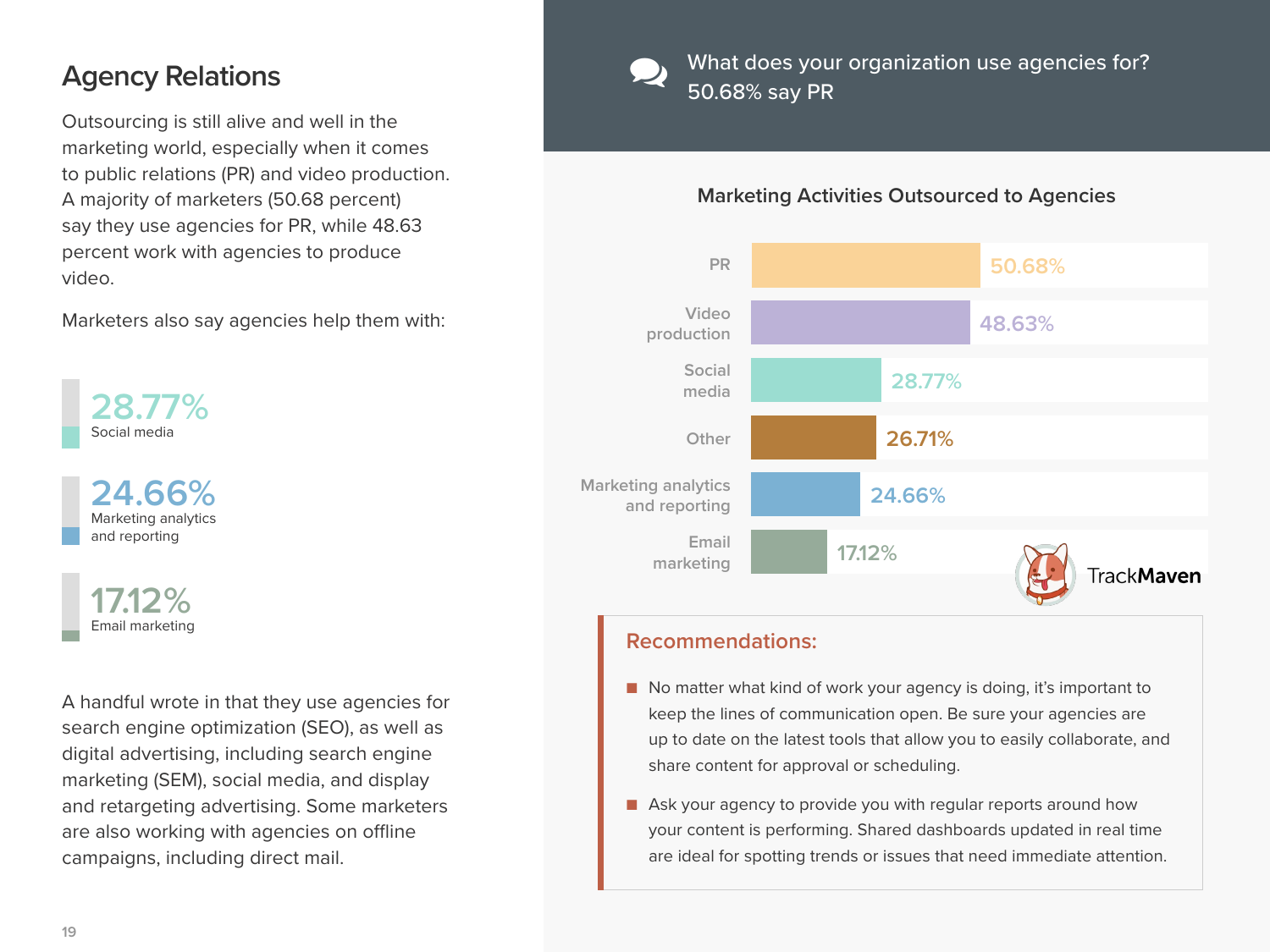When we looked at the data around how marketers are compensated, we found a major disconnect between incentives and marketing objectives. Earlier in the report we noted that the top marketing objective is to increase sales. However, according to survey participants, only 22.93 percent of marketers are compensated based on revenue or closed business.

A significant percentage of marketers (29.3 percent) don't receive any additional compensation outside of their salary, while others (21.02 percent) are incentivized for marketing performance, such as social media metrics, website traffic and conversions, and lead generation. A very small percentage (3.18 percent) are given incentives around output, like number of blog posts published or number of events conducted.



How do you compensate members of your **Compensation**<br>Marketing team? 29.3% say based on salary only marketing team? 29.3% say based on salary only

#### **How Marketers Are Compensated**

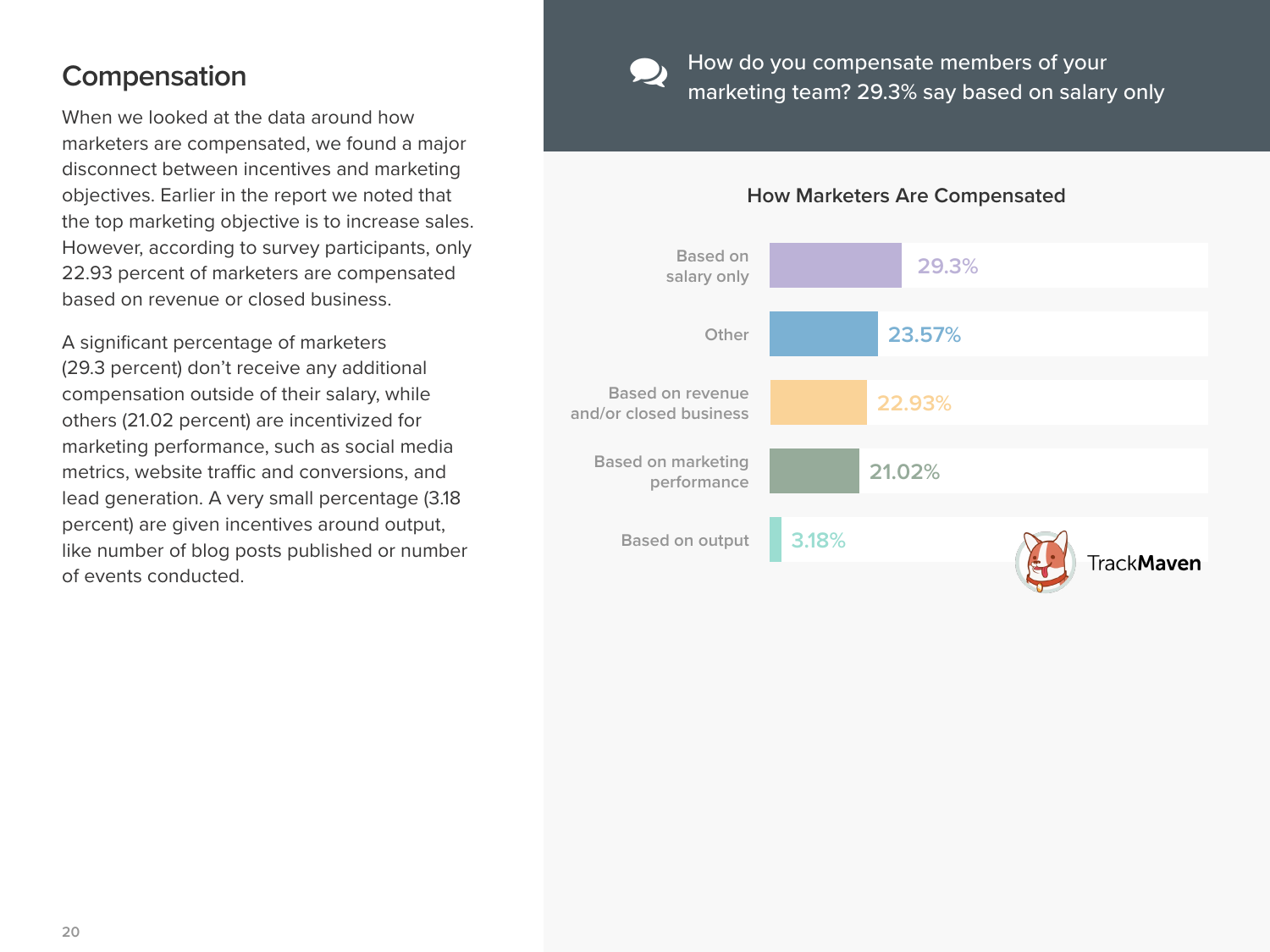Based on write-in answers, marketers are struggling to understand how a revenuebased compensation structure might work. One participant wrote:

## **"**

*Employment/salary is not directly tied to metrics. There are too many variables in the market that we cannot control for this to be a fair idea. Performance is expected, but not directly tied to compensation."*

Another company provides bonuses based on *"feeling of success,"* while yet another company's compensation is *"very adhoc, based on one's performance in the mind of the manager."* 

#### **Recommendations:**

- Don't use your gut to reward employees for performance. Always tie rewards to metrics.
- If you want to achieve your marketing objectives, compensate marketers based on those objectives. Want higher sales? Compensate based on revenue. Better engagement? Compensate based on engagement metrics.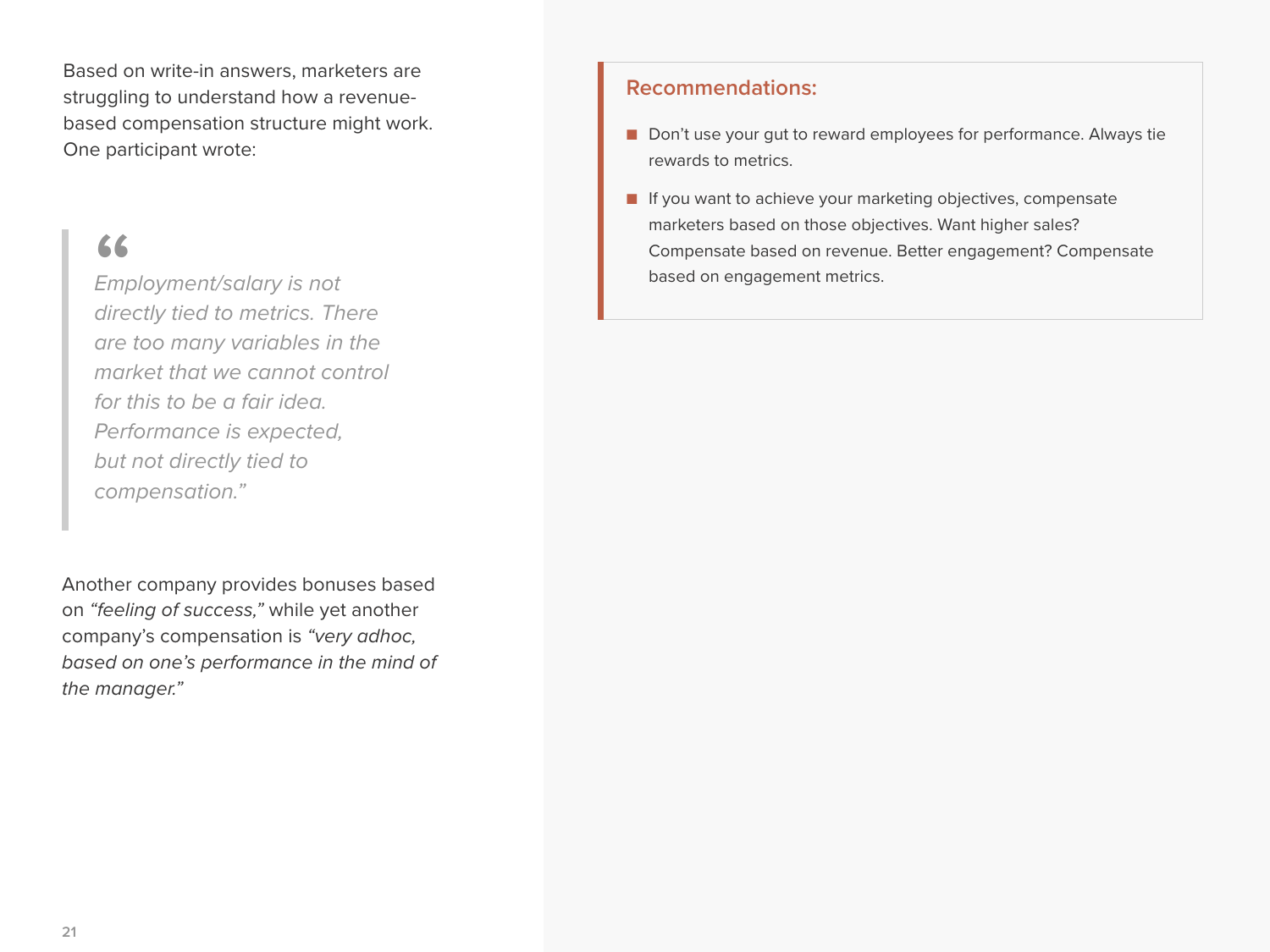### **Budgeting**

Analysts report that marketing budgets continue to rise, and while 36.25 percent of marketers noted that their budgets increased, a higher percentage (48.75 percent) stated their budgets stayed the same, while 15 percent saw a decrease in budget over last year.

These numbers could tie back with difficulties marketers expressed in demonstrating the value of their efforts. It's likely that more marketers would see budgets rise once they're better able to prove marketing impact.

Marketers stated that on average, 16 percent of their overall budget is spent on marketing, and of that marketing budget just over 10 percent is spent on marketing analytics tools. According to Gartner's CMO Spend Survey 2016-17, 57 percent of marketers expect their budgets for marketing analytics to either slightly or significantly increase for 2017, so this is one area marketers should be paying attention to.



How did your 2017 marketing budget change compared to last year? 48.75 say it stayed the same

#### **Change in Marketing Budget From 2016 to 2017**



**16%** of company budgets are spent on marketing

**10%** of marketing budgets are spent on analytics tools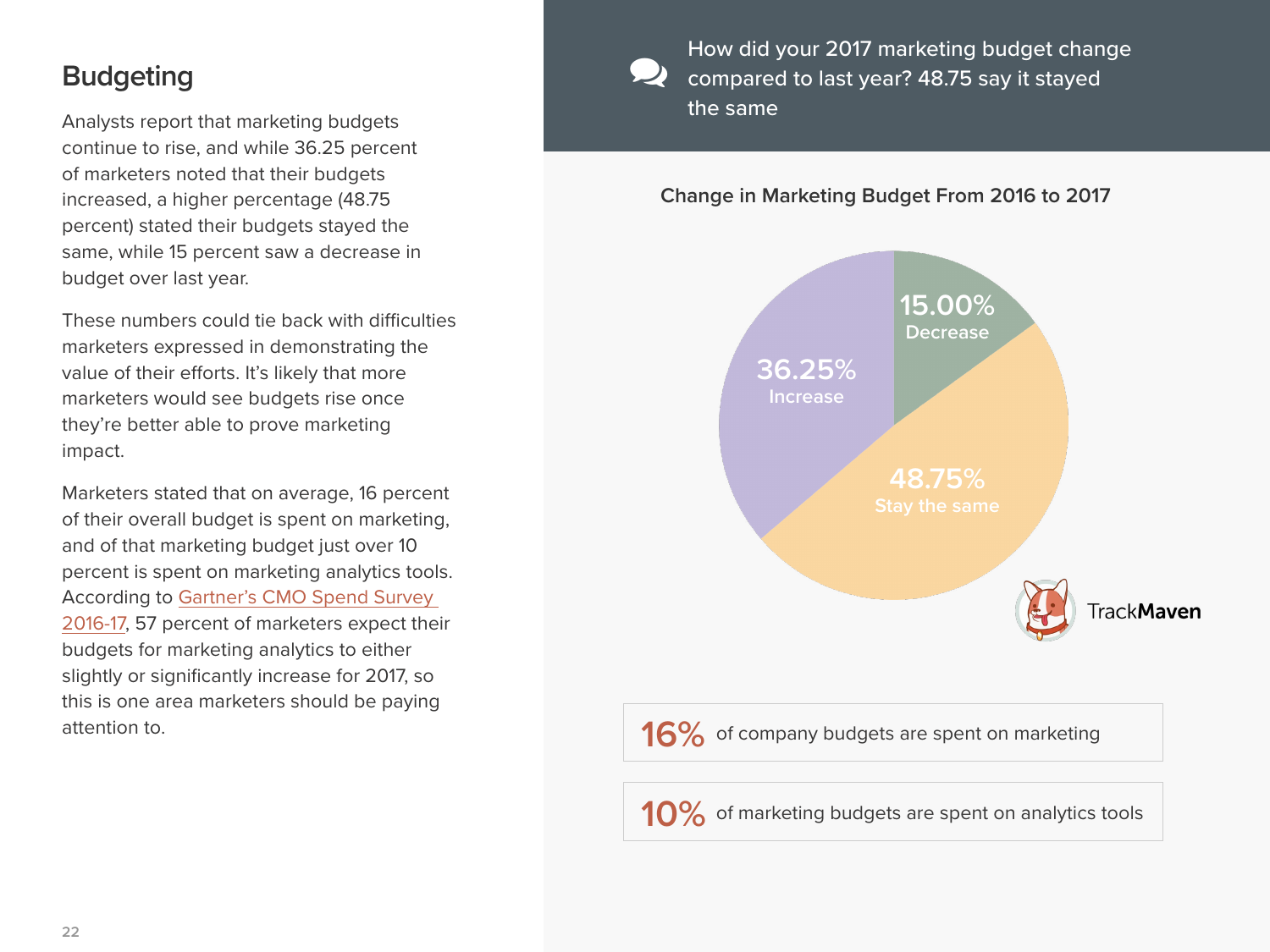With regard to budget planning, a majority of marketers (52.53 percent) plan their budgets a year in advance, followed by 23.42 percent who plan six months ahead, and 16.46 percent who plan budgets three months out.



 your marketing budget? 52.53% say a year in How far in advance does your organization plan advance

#### **Budgeting for Marketing: Time in Advance**



#### **Recommendations:**

- Invest in resources that help you justify your marketing spend so you can secure higher budgets.
- Benchmark competitor spending so you can show how your numbers compare to similar companies in your industry.
- Align your KPIs so that your marketing accomplishments also fulfill overall business objectives, increasing the chances that your CEO and CFO will take notice and hand over more budget dollars based on those achievements.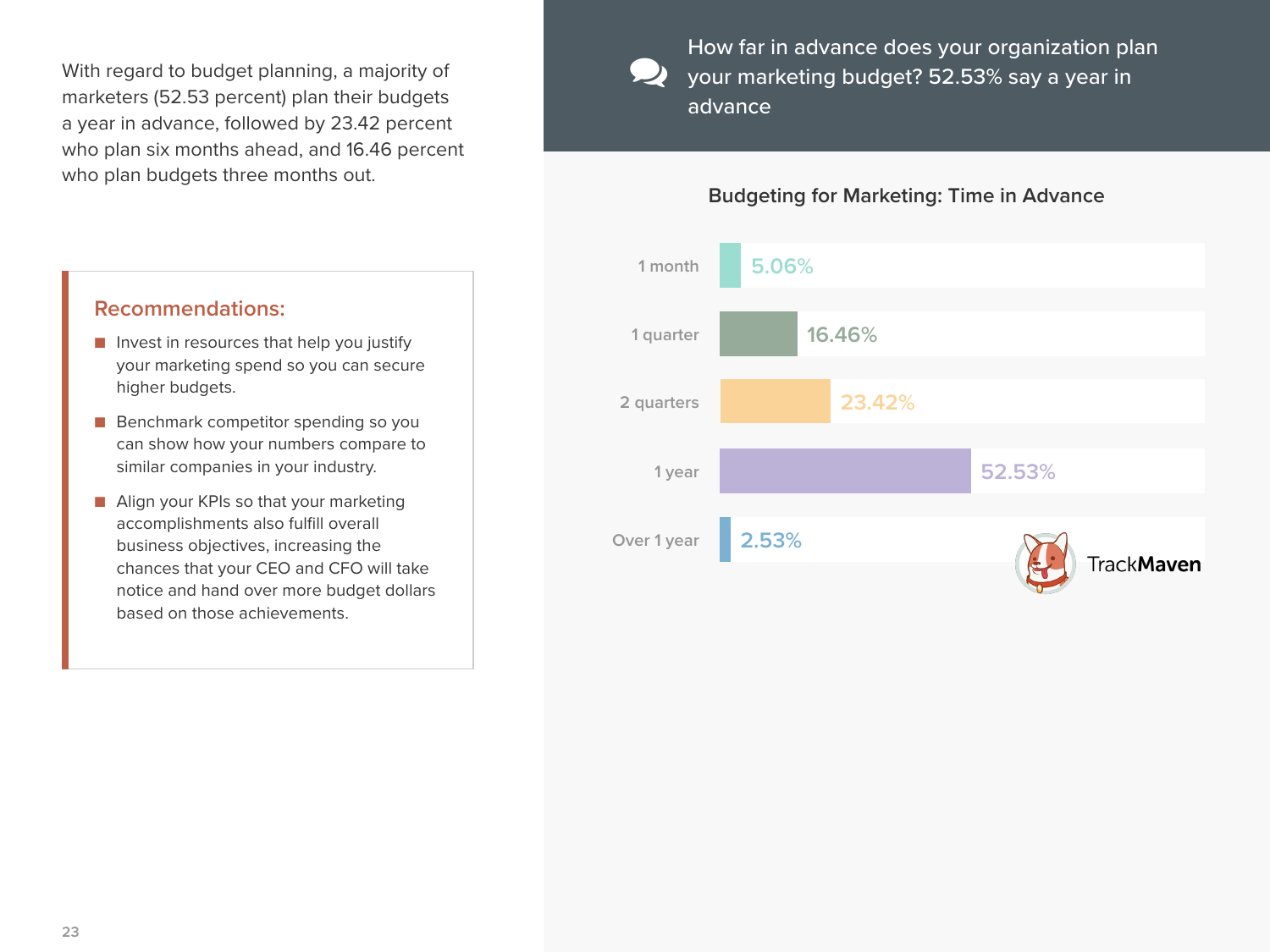We asked marketers to tell us how they rate their job security in the marketing field, and we found that most have an optimistic outlook in this area. The largest percentage of respondents (47.93 percent) said they feel secure, while 21.66 percent feel very secure.

However, a significant percentage (30.41 percent) noted that they feel neutral, suggesting that there could be some apprehension among marketers regarding job security, although no one responded that they felt insecure.



How would you rate your level of job security in Job Security **Security The marketing field?** 47.93 say they feel secure



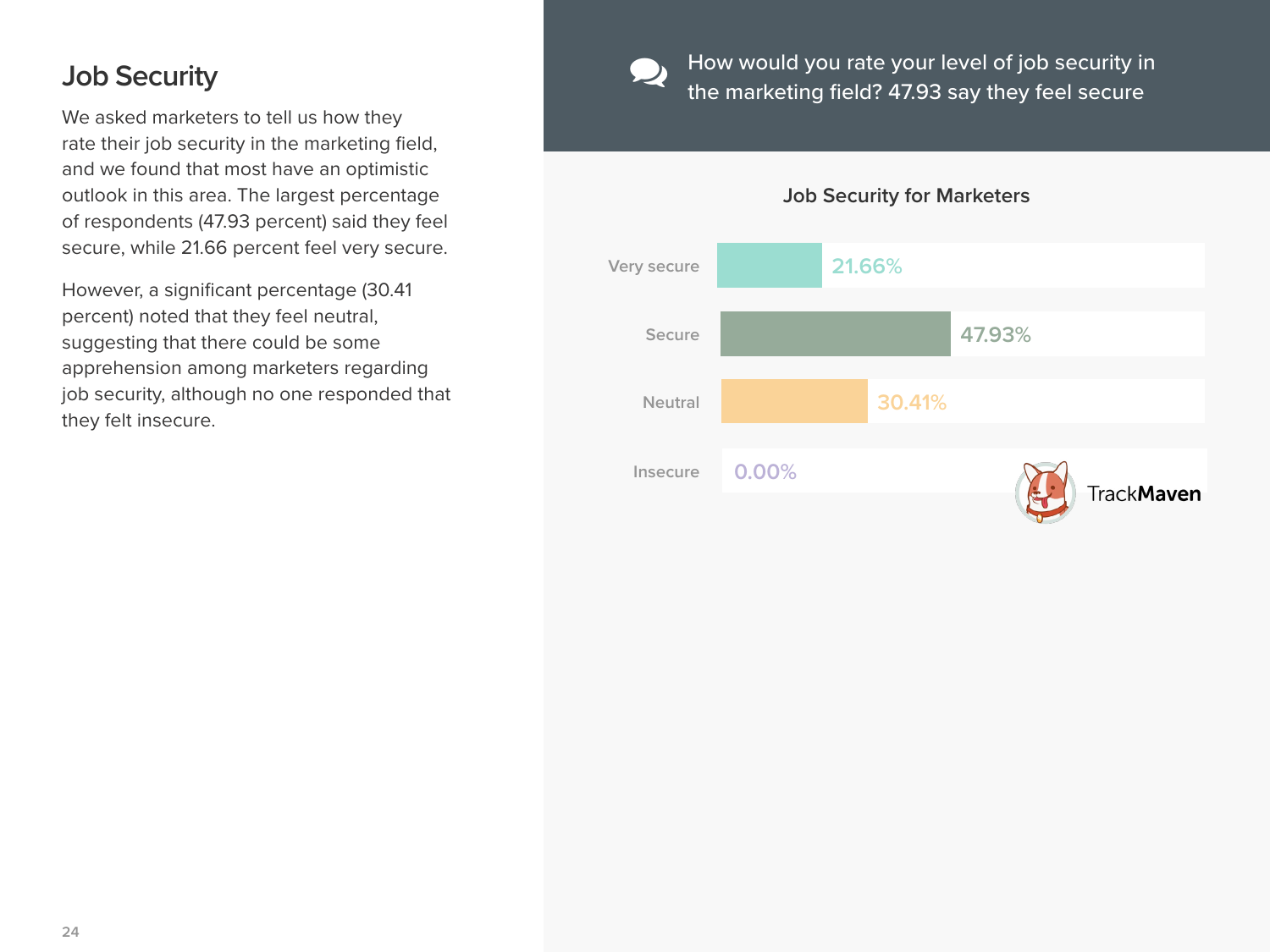### **Methodology**

TrackMaven conducted this survey between January 31 and February 27, 2017. We sent surveys via email to 4,383 potential participants. Survey responses were received from 217 participants. This response rate translates to a 95 percent confidence level, with a 6.49 percent margin of error that these results represent the opinions of our marketing audience.

#### **About Our Participants**

This year's survey respondents come from a variety of company sizes and industries: 32.26 percent work for companies that have more than 5,000 employees, followed by 20.74 percent who are with companies that have between 1,000 and 4,999 employees. The next largest group (16.13 percent) work with companies that have between 100 and 249 employees.

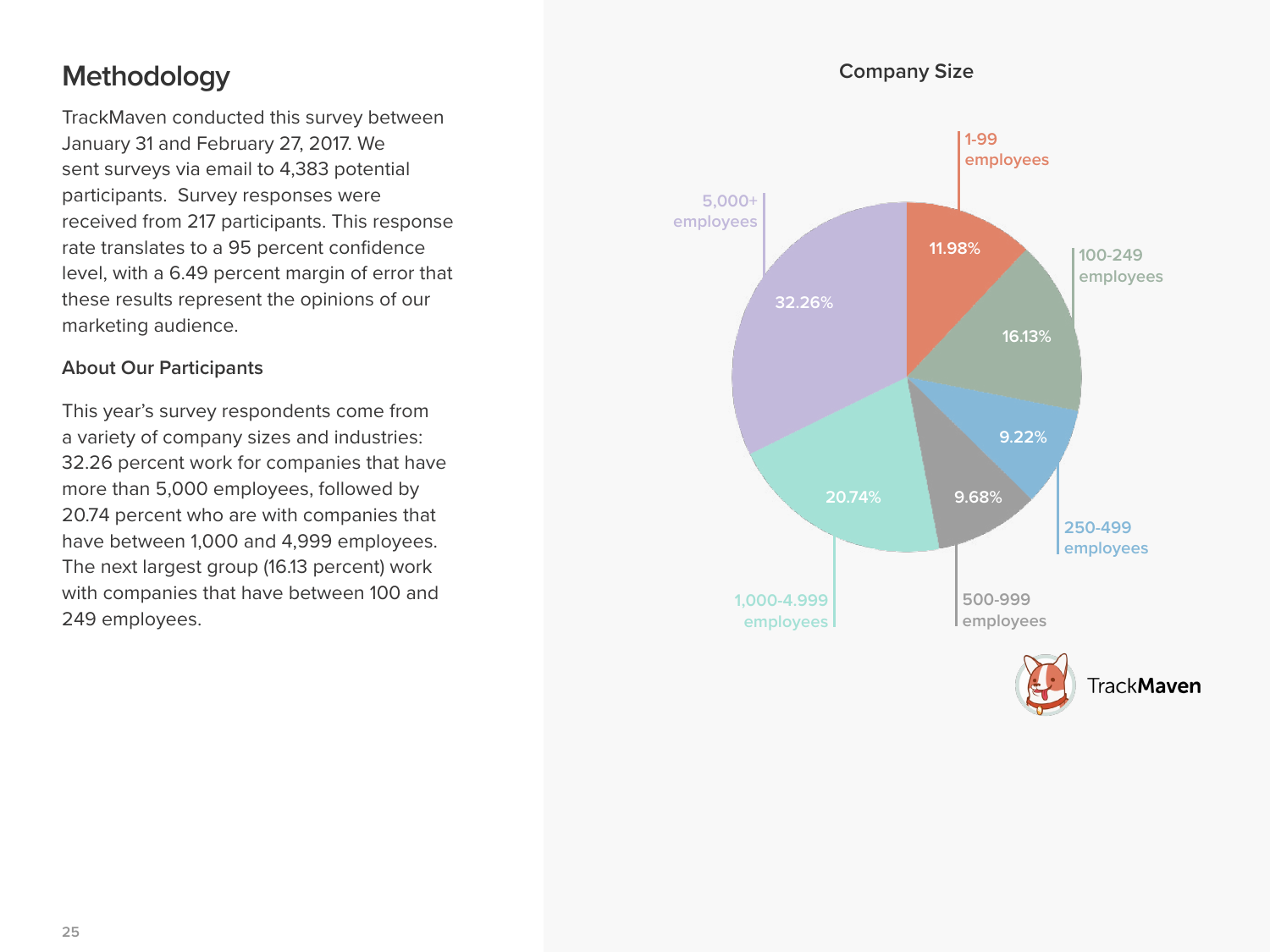Companies from 19 different industries were represented, including:

- Finance and Insurance (13.49 percent)
- Healthcare (9.77 percent)
- Software (8.84 percent)
- Marketing and Advertising (8.84 percent)
- Education (8.84 percent)

Respondents from Business Services (6.98 percent), IT Services (6.51 percent), and other industries also participated.

#### **Industry Demographics**



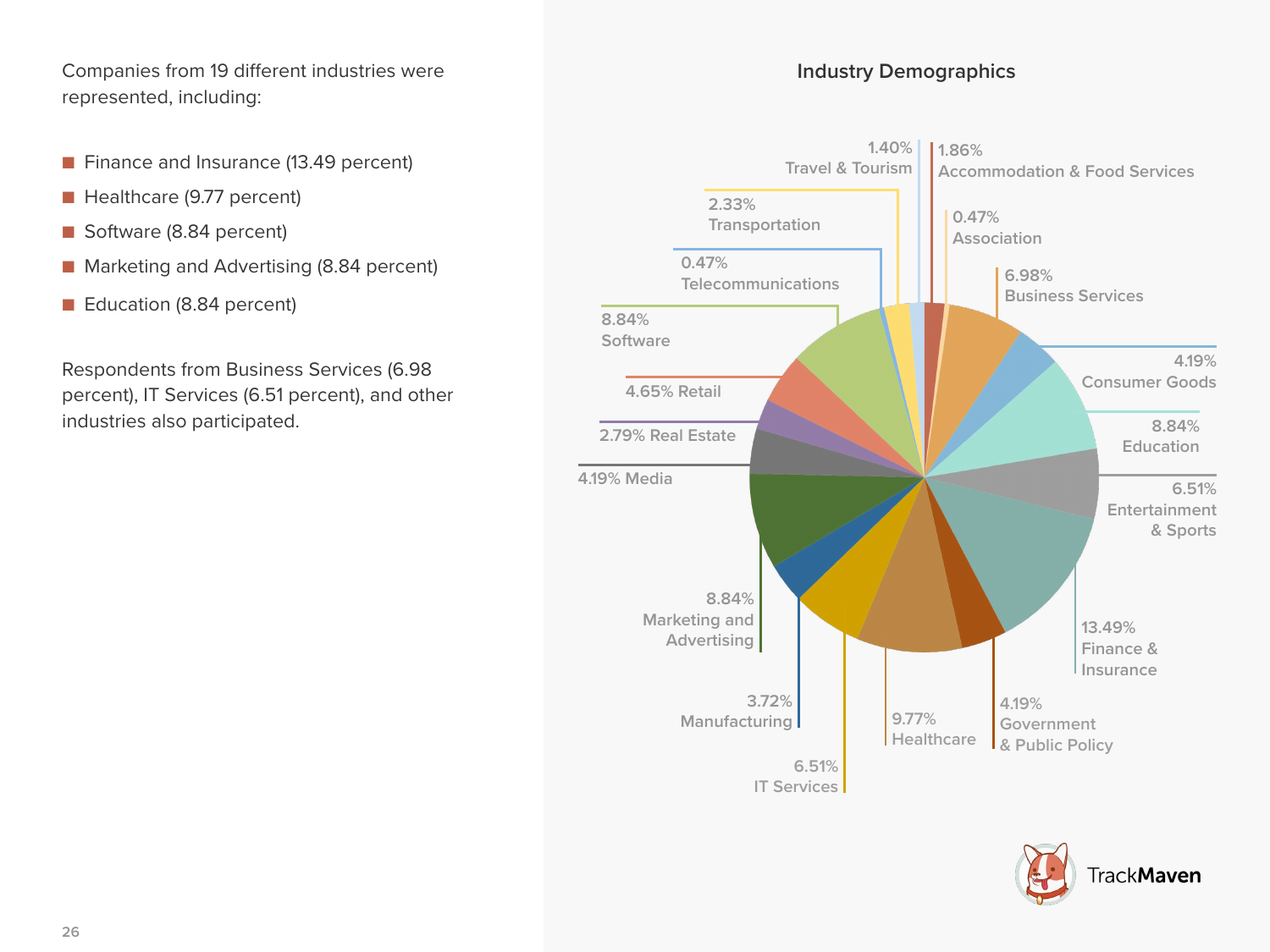Participants hail from companies that have marketing teams made up of 21 or more employees (46.08 percent) to between one and five employees (18.89 percent), and everywhere in between. **21+**

**Marketing Team Size**